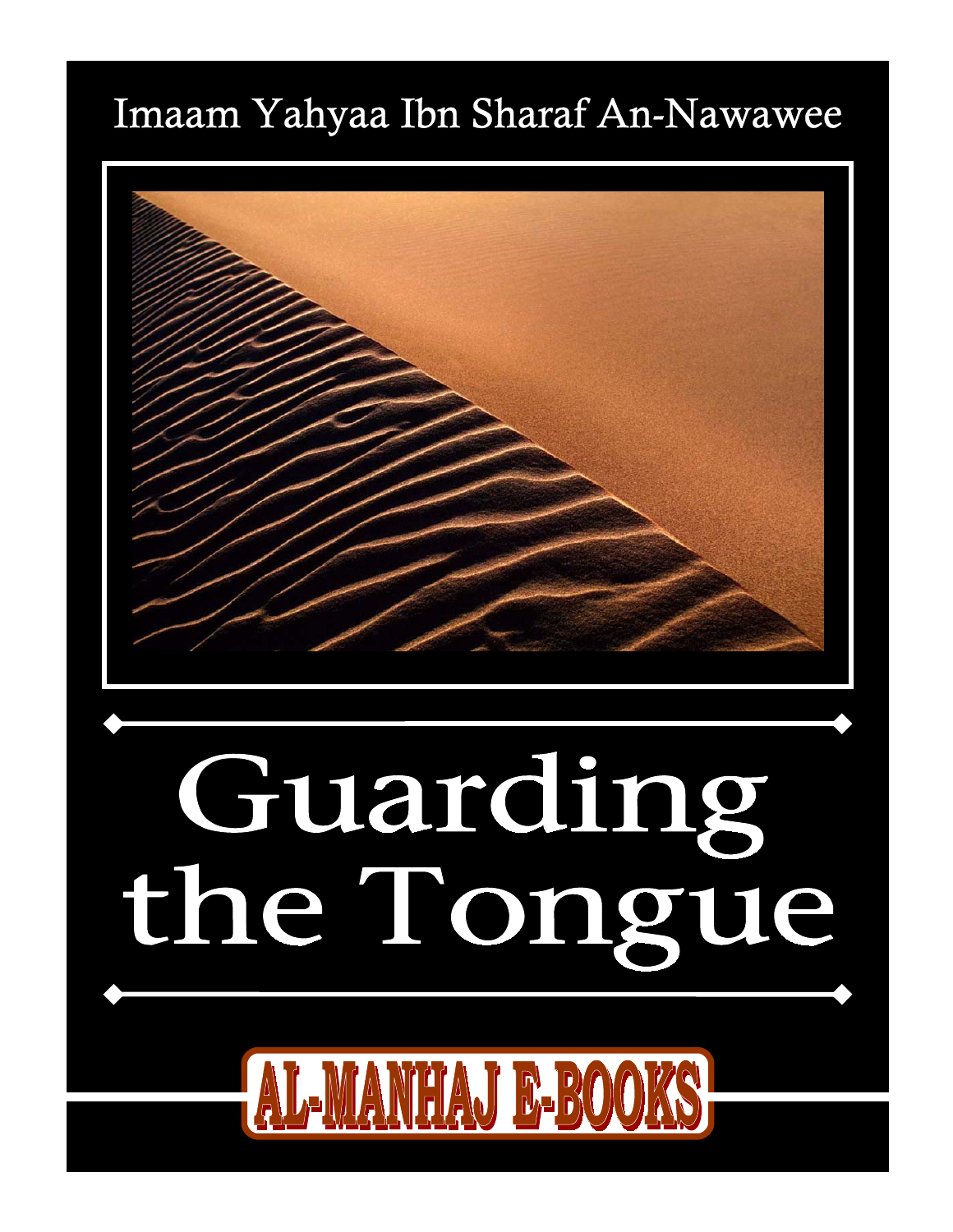# Guarding the Tongue

# from the book Al-Adhkaar of Imaam An-Nawawee

## With Hadeeth Verification by Shaikh Saleem Ibn 'Eid Al-Hilaalee

Translated by: IsmaÊeel Alarcon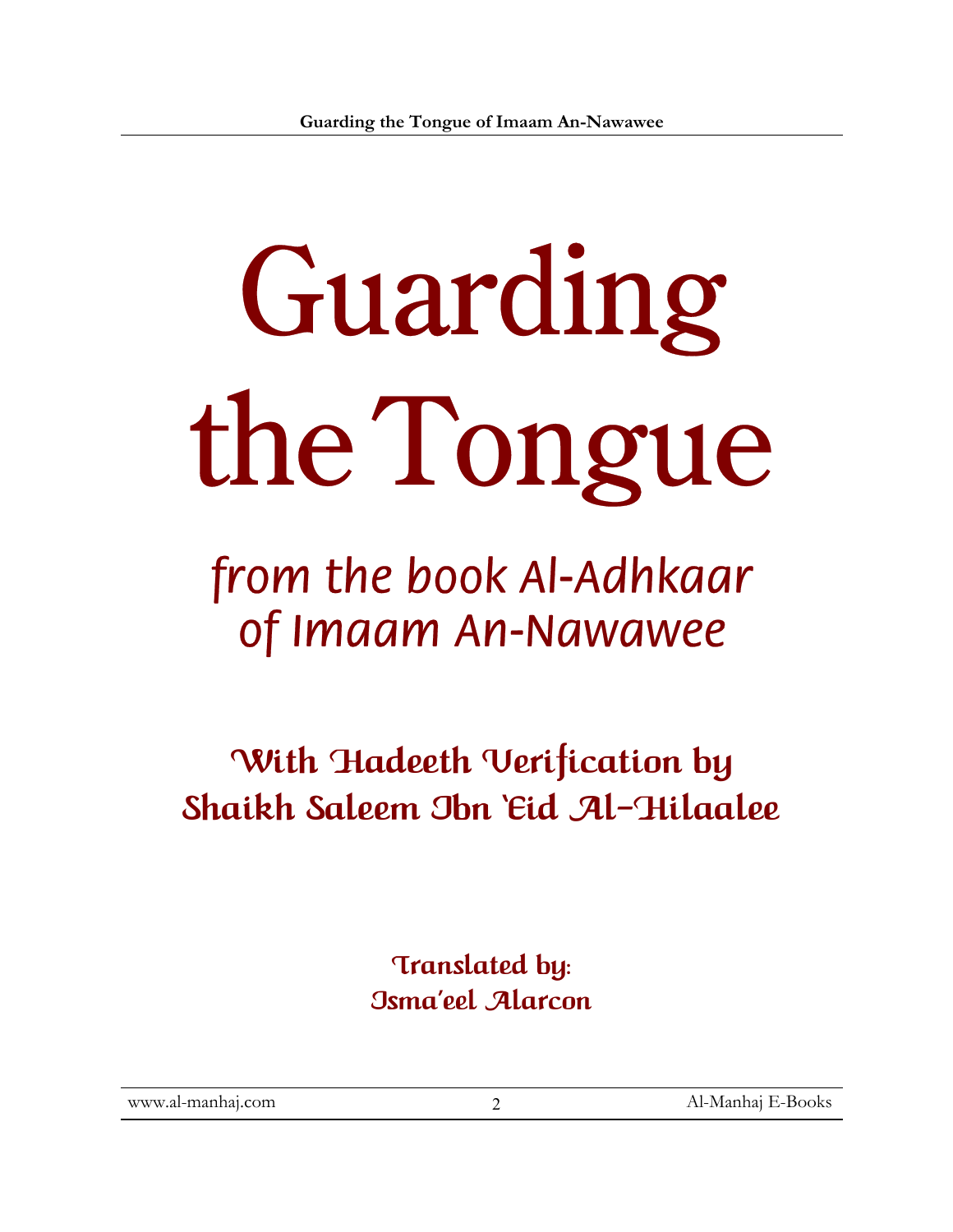**© Copyright www.al-manhaj.com** 

## **AL-MANHAJ E-BOOKS**

**Published on-line by www.al-manhaj.com**

#### **The official web site of:**

The Salafi Society of North America (*Temporary Address as of 9/16/01*):  $87-63$  125<sup>th</sup> Street Richmond Hill, NY 11415 USA

URL: www.al-manhaj.com E-mail: info@al-manhaj.com Tel/Fax: (718) 849-0378

#### **Important Note:**

The following document is an on-line book publishing of www.al-manhaj.com. This book was formatted and designed specifically for being placed on the Web and for its easy and convenient distribution. At the time of this e-book publishing, we are not aware of any other book similar to it, in terms of its translation from its original Arabic source. Since this book was prepared for free on-line distribution we grant permission for it to be printed, disbursed, photocopied, reproduced and/or distributed by electronic means *for the purpose of spreading its content and not for the purpose of gaining a profit*, unless a specific request is sent to the publishers and permission is granted.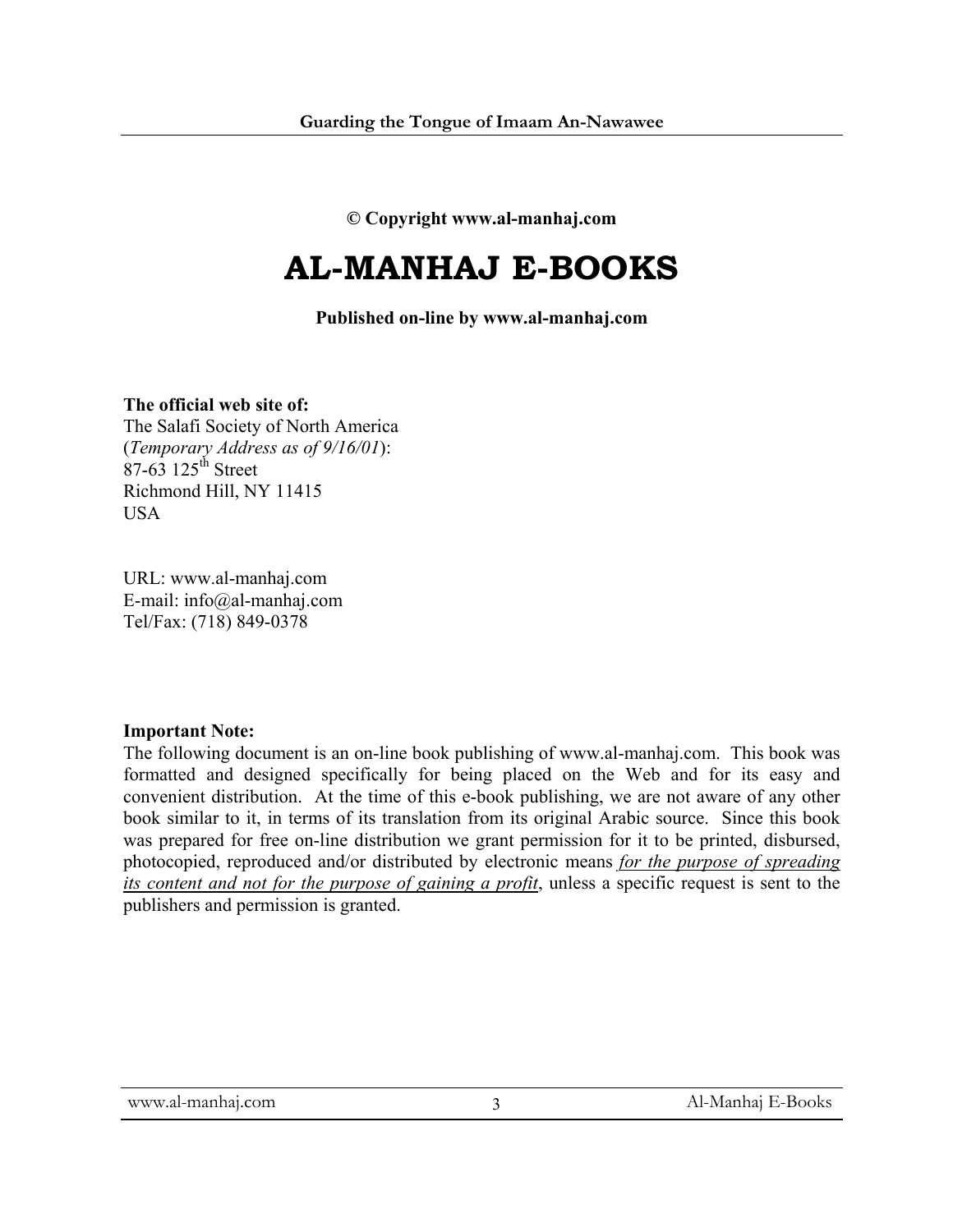#### **TABLE OF CONTENTS**

|                                                                   | 5  |
|-------------------------------------------------------------------|----|
|                                                                   | 6  |
|                                                                   | 13 |
| 4. Important Points Related to the Limits of Backbiting           | 17 |
| 5. How does one Prevent Himself from Backbiting?                  | 20 |
|                                                                   | 21 |
| 7. What should One do when he hears his Shaikh, Friend or Someone | 25 |
|                                                                   | 28 |
| 9. Explating oneself and Repenting from Backbiting                | 31 |
|                                                                   | 34 |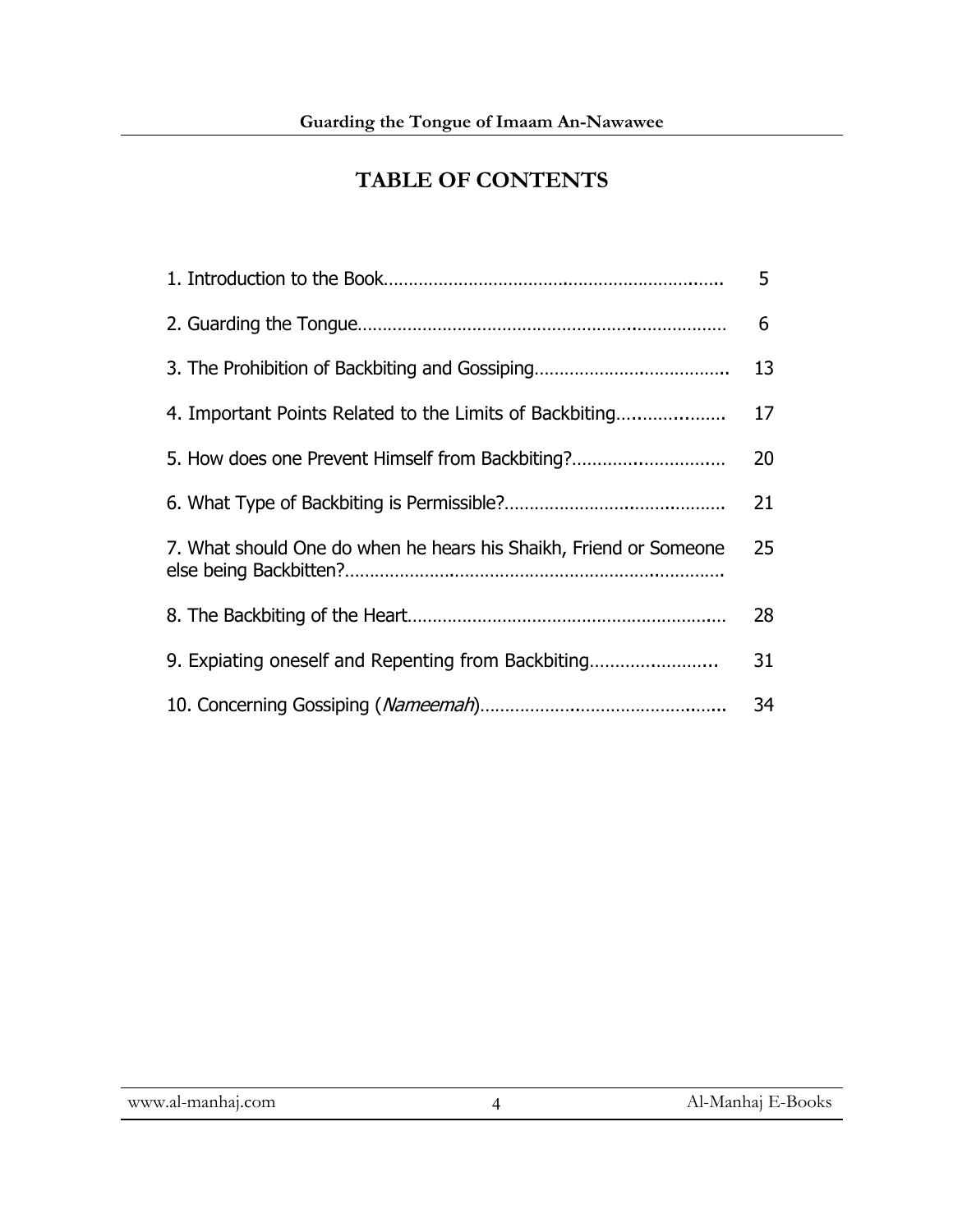#### **INTRODUCTION TO THE BOOK**

All praise is for Allaah and may the peace and blessings be on His Final Messenger, his family and those who follow him in goodness until the Day of Recompense. To Proceed:

Before you is a chapter from the great book *Al-Adhkaar* of the Imaam and great scholar of the seventh century, Abu Zaakariyaa, Yahyaa Ibn Sharaf An-Nawawee, which we decided to present as a book in itself due to the many benefits found in it. The chapter is entitled **"Hifdh-ul-Lisaan"** or "Guarding the Tongue."

The original source, AI-Adhkaar, is one of the prize works of Imaam An-Nawawee in which he compiles and discusses the texts related to what is recommended and forbidden from speech, focusing on *adhkaar* (words of remembrance) and *ad'iyyah* (supplications). In the last part of the book, as he explains, Imaam An-Nawawee devotes a chapter to what is forbidden and disliked from speech, such as backbiting, gossiping, and slander. So he brings the evidences from the Qur'aan and Sunnah on the obligation of guarding the tongue from evil speech.

In recent times, this great work was checked and verified by Shaikh Saleem Ibn 'Eid Al-Hilaalee and printed in two volumes. In his verification, Shaikh Saleem provides a grading for each hadeeth as well as a discussion into the reason for the hadeeth's authenticity or weakness. Due to our desire to make the E-Book a source of easy reading and benefit, we have limited the verification of ahaadeeth to just the grade that Shaikh Saleem Al-Hilaalee has provided and the references of the Hadeeth sources they can be found in, while abridging his discussions of certain ahaadeeth in some places

We advise every sincere Muslim to read and benefit from the words of An-Nawawee on this very important topic, which many Muslims are neglectful or unaware about. And we advise them to reflect sincerely on the evidences so that they can beware of falling into sinful speech. We hope that this treatise also helps to uplift doubts on the part of those who consider backbiting and criticizing to be forbidden unconditionally, as Imaam An-Nawawee explains the situations in which talking about someone in his absence is permissible, as well as the proper guidelines for that.

Lastly, we ask Allaah to make this treatise serve as a source of knowledge for those unaware about the rulings on guarding the tongue and likewise, that He make this a reminder for those who know yet are neglectful.

Written by: isma'eel alarcon for al-manhaj.com on January 22, 2002

www.al-manhaj.com 5 5 Al-Manhaj E-Books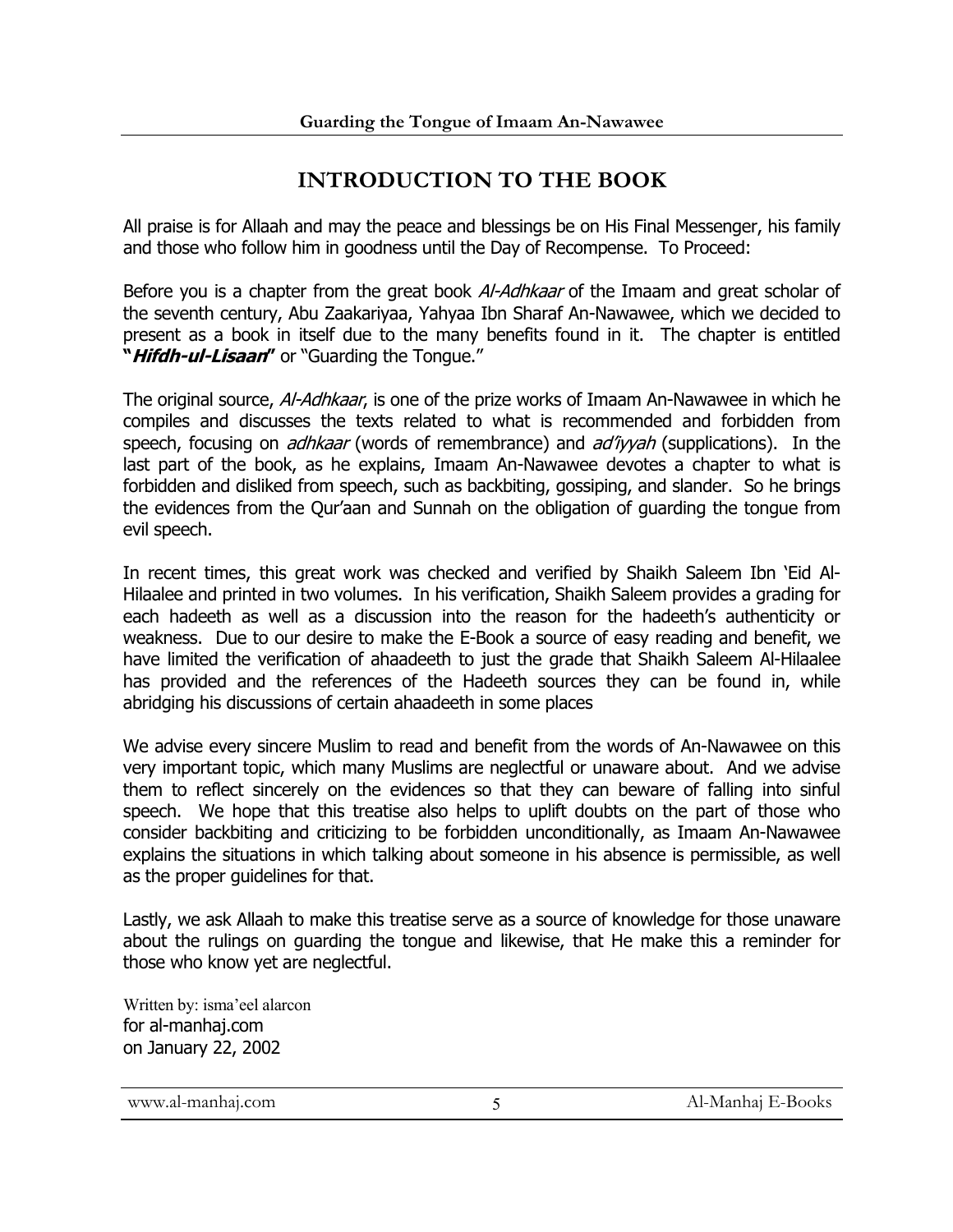#### **CHAPTER: GUARDING THE TONGUE**

Allaah the Most High says:

مَّــا يَلْفِـــظُ مِـــن قَـــوٌلِ إِلَّا لَدَيُـــهِ رَقِيـــبٌ عَتِيـــدٌ

**"Not a word does one utter, except that there is an (angel) Watching, Ready to record it."** [Surah Qaaf: 18]

And He says:



#### **"Verily, your Lord is Ever-Watchful."** [Surah Al-Fajr: 14]

I have mentioned previously, what Allaah made easy for me from the recommended types of remembrances. I also wanted to include along with that, the things that are disliked and forbidden in one's speech. This is in order that this book can be complete in regards to the ruling s concerning one's verbal statements, and comprehensive in regards to explaining their different categories. So I will mention some aspects about them that every Muslim must be aware of. A majority of the things I will state here are already well known, and for this reason, I will not include the evidences for most of them. Thus, with Allaah lies the success.

**Know** that every individual who falls under the category of being responsible for his actions (mukallaf) must guard his tongue from **all types of speech**, except for that speech which consists predominantly of some benefit. So in the situation that speaking and refraining from speech are both found to contain the same amount of benefit within them, then the Sunnah is to refrain from it, altogether. This is because the allowable speech (equal in benefit and harm) paves the way towards that which is forbidden as well as disliked. Rather, in most cases, this **will** be the result, and applying safety, at that point, will not be able to soothe it in the least.

Abu Hurairah (radyAllaahu 'anhu) reported that the Prophet (sallAllaahu 'alayhi wa sallam) said: **"Whosoever believes in Allaah and the Last Day, then let him speak good or remain silent."** <sup>1</sup>

l

 $1$  **Saheeh** - Reported by Al-Bukhaaree (11/308 of  $al-Fath$ ) and Muslim (47)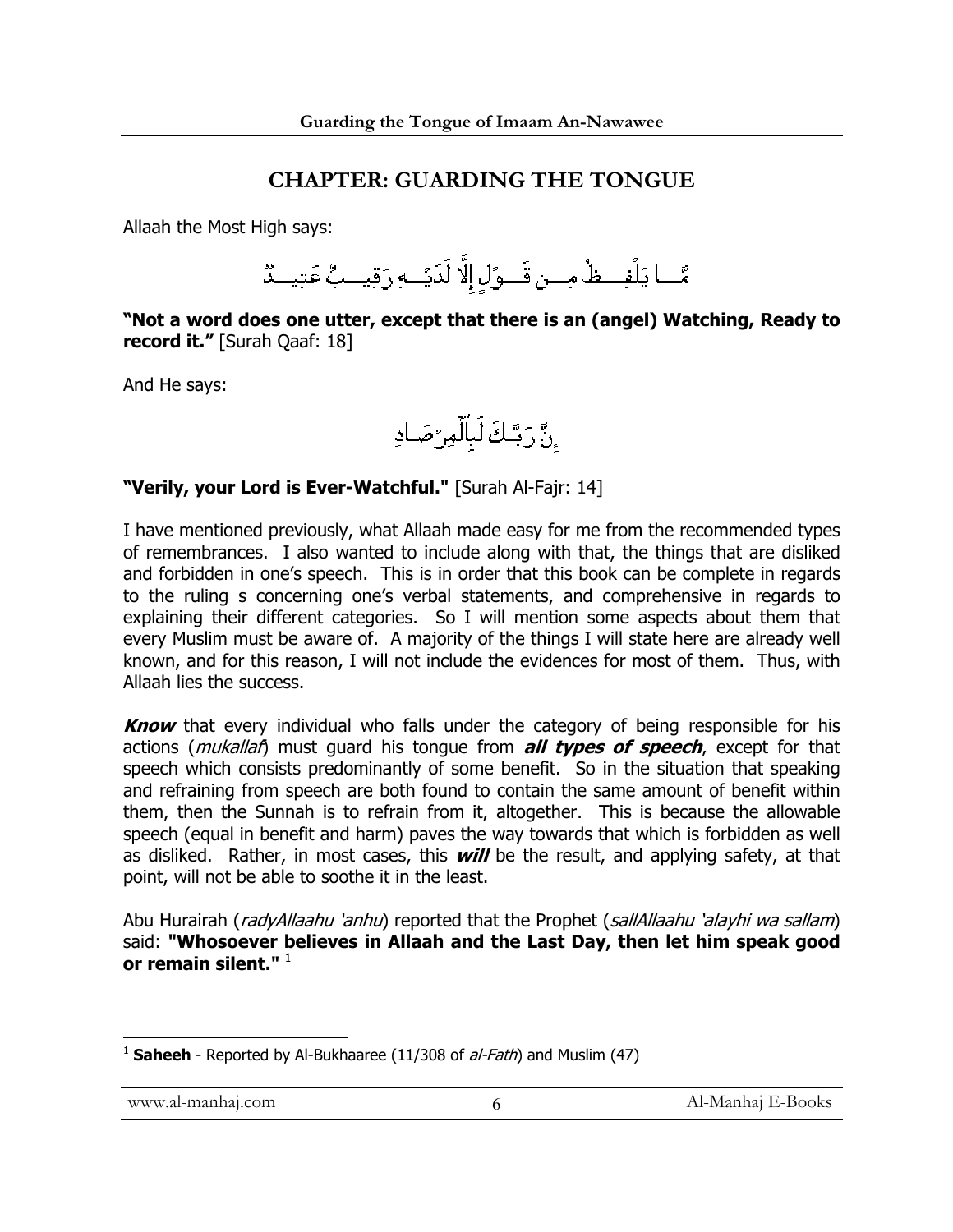This hadeeth, of which the scholars have agreed upon its authenticity, is a clear-cut proof that one should not talk, unless his speech is good  $-$  and that is the speech that consists predominantly of benefit. So if one has doubt as to whether or not his speech consists of benefit, then he should not speak.

Imaam Ash-Shaafi'ee (*rahimahullaah*) said: "When one desires to talk, then it is upon him to think before he speaks. If there is beneficial good in what he will say, then he should speak. And if he has doubt about that, then he must not speak until he clears that doubt (by making his speech good)."

Abu Moosaa Al-Ash'aree (radyAllaahu 'anhu) reported: "I said: 'O Messenger of Allaah! Which of the Muslims is best?' He (sallAllaahu 'alayhi wa sallam) responded: **'He whose tongue and hand the Muslims are safe from.'**" 2

Sahl Ibn Sa'ad (radyAllaahu 'anhu) reported that Allaah's Messenger (sallAllaahu 'alayhi wa sallam) said: **"Whoever can guarantee for me (that he will guard) what is between his jaws (tongue) and what is between his legs (private parts), I will guarantee for him Paradise."** <sup>3</sup>

Abu Hurairah (*radyAllaahu 'anhu*) reported that he heard the Prophet (*sallAllaahu 'alayhi* wa sallam) say: **"Indeed, the servant (of Allaah) will speak a word, while being unaware of (its consequences), and due to it, he will be cast into the Hellfire, farther than the distance between the east and the west."** <sup>4</sup>

In the narration of Al-Bukhaaree, there only occur the words: **"farther than the distance between the west"** without mentioning the east. The meaning of **"while being unaware"** is that he does not stop to consider whether his speech is good or not.

Abu Hurairah (radyAllaahu 'anhu) reported that the Prophet (sallAllaahu 'alayhi wa sallam) said: **"Indeed, the servant will speak words that are pleasing to Allaah, due to which he will be given a condition in which Allaah will raise him many levels. And indeed, the servant will speak words that are displeasing to Allaah, due to which he will not be given a good condition, but (instead) be thrown into the Hellfire."** <sup>5</sup>

It is reported in the Muwatta of Imaam Maalik and the books of At-Tirmidhee and Ibn Maajah from Bilaal Ibn Al-Haarith Al-Muznee (radyAllaahu 'anhu) that the Messenger of

 $2$  **Saheeh** - Reported by Al-Bukhaaree (1/54 of  $al-Fath$ ) and Muslim (42)

<sup>&</sup>lt;sup>3</sup> Saheeh - Reported by Al-Bukhaaree (11/308 of al-Fath)

<sup>&</sup>lt;sup>4</sup> Saheeh - Reported by Al-Bukhaaree (11/308 of al-Fath) and Muslim (2988)

<sup>&</sup>lt;sup>5</sup> Saheeh - Reported by Al-Bukhaaree (11/308 of al-Fath)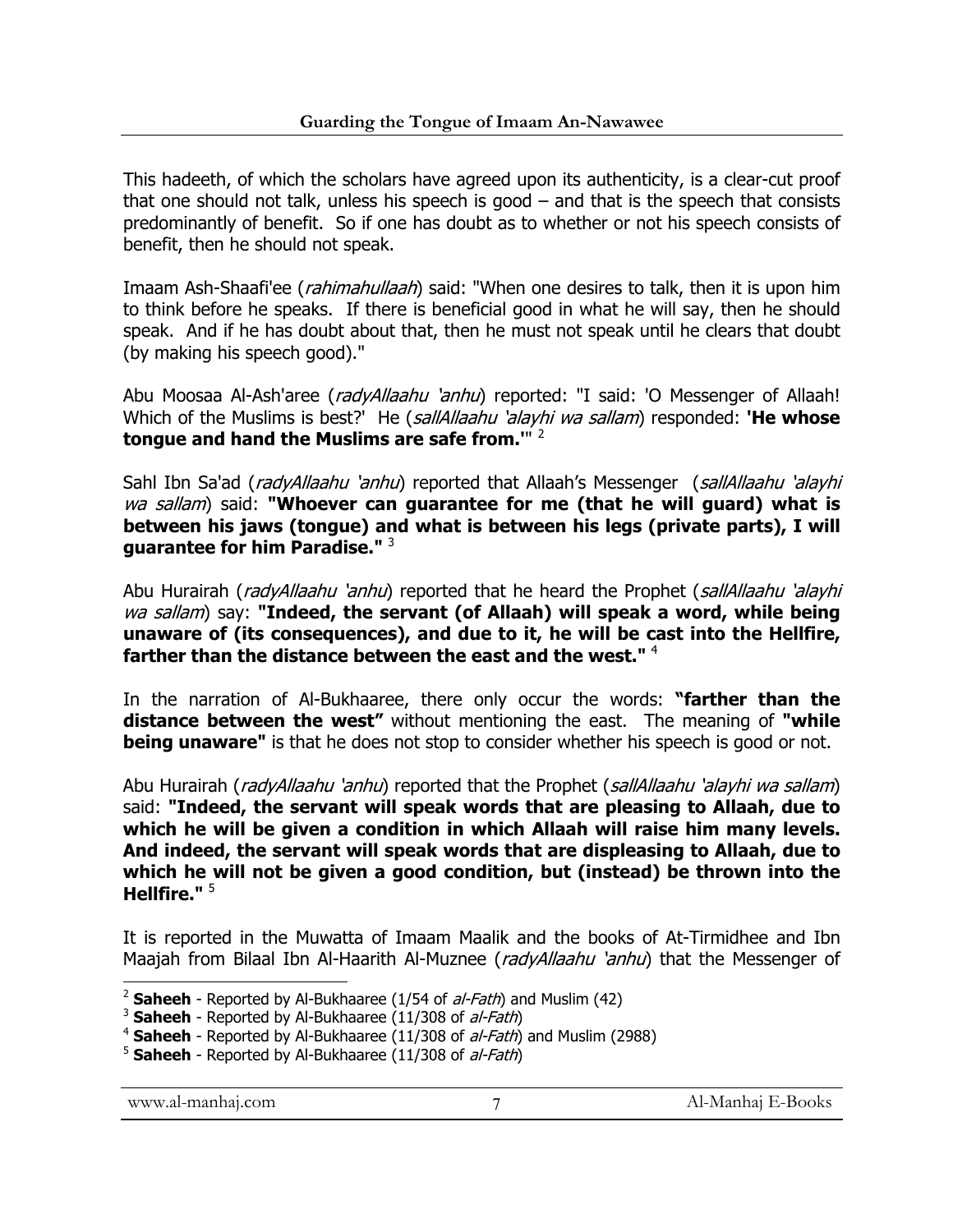Allaah (sallAllaahu 'alayhi wa sallam) said: **"Indeed, a man will speak with words that are pleasing to Allaah and by which he is not aware of what he has attained by it. Due to it, Allaah will record for him His Contentment (for him) until the day that he encounters Him. And indeed, a man will speak with words that are displeasing to Allaah by which he is not aware of what he has attained by it. Due to it, Allaah will record for him His Discontentment (with him) until the day that he encounters Him."** <sup>6</sup>

Sufyaan Ibn 'Abdillaah (radyAllaahu 'anhu) reported that he said: "O Messenger of Allaah, tell me of a matter that I may hold fast onto." He (sallAllaahu 'alayhi wa sallam) said: "**Say: 'I believe in Allaah', and then remain steadfast (on that)."** I said: 'O Messenger of Allaah, what is the most serious thing that I should fear for myself?" So he took a hold of his tongue and said: **'This.'**" 7

At-Tirmidhee said: "This hadeeth is hasan saheeh."

Ibn 'Umar (radyAllaahu 'anhumaa) reported that Allaah's Messenger (sallAllaahu 'alayhi wa sallam) said: **"Do not talk much without remembering Allaah, for indeed, too much talk without the remembrance of Allaah hardens the heart. And indeed the people who are farthest away from Allaah are the ones who have hardened hearts."** <sup>8</sup>

Abu Hurairah (*radyAllaahu `anhu*) reported that the Messenger of Allaah (*sallAllaahu* 'alayhi wa sallam) said: **"Whosoever is granted protection by Allaah from the evil** 

**Saheeh** - Reported by At-Tirmidhee (2420 of *Tuhfah al-Ahwadhee*), Ibn Maajah (3970), and Maalik (2/985) from the path of Muhammad Ibn 'Amr.

**Saheeh** - Reported by At-Tirmidhee (2522 of at-Tuhfah), Ibn Maajah (3972) and Ahmad (3/413) from the path of Az-Zuhree on Muhammad Ibn 'Abdir-Rahmaan Ibn Maa'iz on Sufyaan Ibn 'Abdillaah ath-Thagafee. Muslim (2/8-9 of *Sharh Nawawee*) reported it from the path of Hishaam Ibn 'Urwah…Altogether, the hadeeth is authentic due to its **different paths of narration.** I am surprised that the author didn't attribute this hadeeth to Saheeh Muslim when it is found in it.

<sup>8</sup> **Da'eef** - Reported by At-Tirmidhee (2523 and 2524) from the path of Ibraaheem Ibn 'Abdillaah Ibn Haatib on 'Abdullaah Ibn Deenaar from Ibn 'Umar. At-Tirmidhee said: "This is a strange hadeeth, we do not know of it except from the narration of Ibraaheem Ibn 'Abdillaah Ibn Haatib." I say: He is Ibn 'Abdillaah Ibn al-Haarith Ibn Haatib al-Jumhee. Ibn Abee Haatim mentioned him in Al-Jarh wat-Ta'deel (2/110) but neither approved of nor criticized him. Adh-Dhahabee mentioned him in Meezaan al-'Itidaal (1/41) and mentioned this report from him as being one of his lone reports. Then he said: "I don't know of any *jarh* (criticism) against him." I say: A lack of knowing if a *jarh* on him exists does not necessitate that he declares him to be reliable. Imaam Maalik mentioned this narration in his Muwatta (2/986) as a saying of 'Eesaa bin Maryam.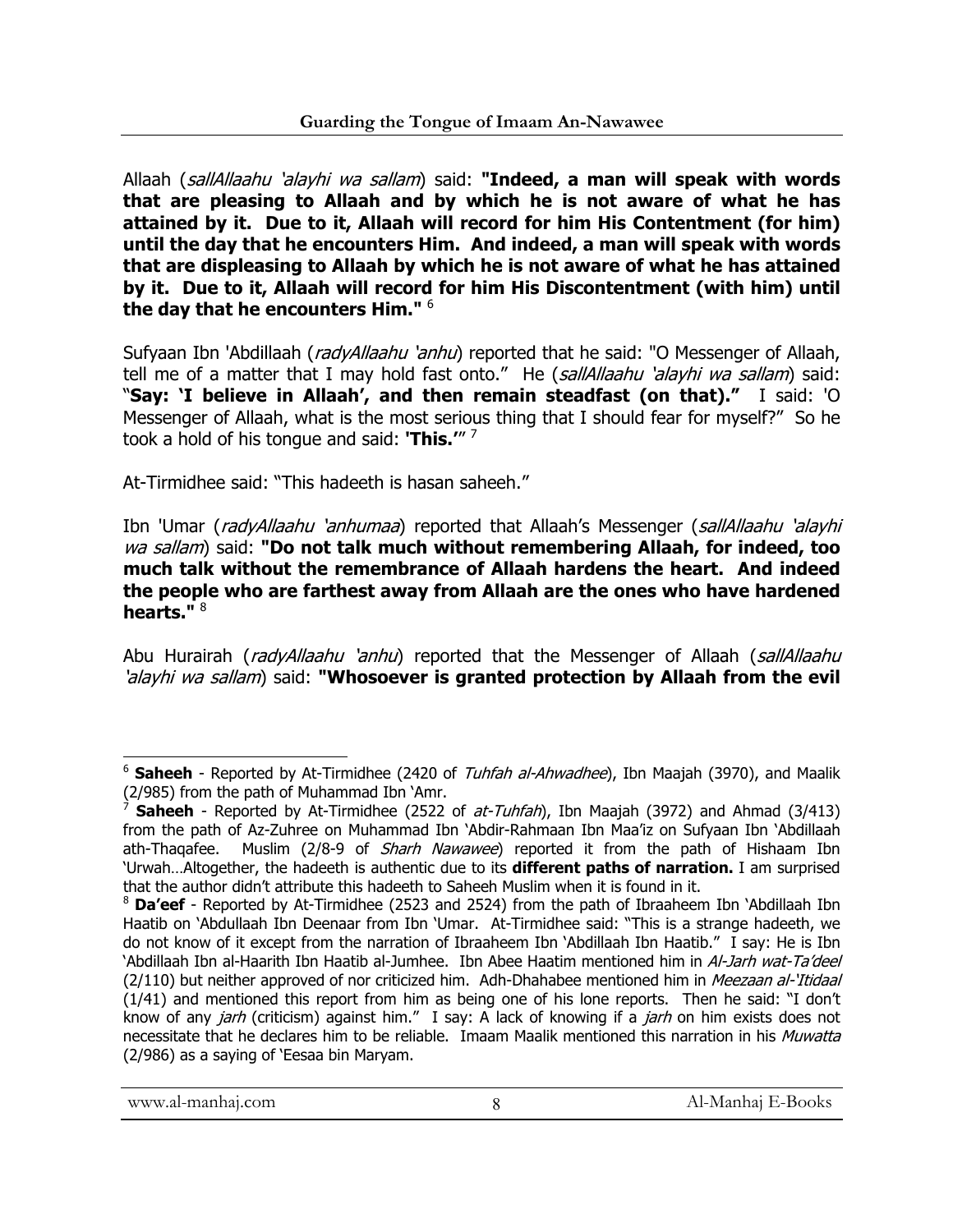**of what is between his jaws and from the evil of what is between his legs, will enter Paradise."** At-Tirmidhee said the hadeeth was hasan. <sup>9</sup>

'Uqbah Ibn 'Aamir (radyAllaahu 'anhu) reported: "I said: 'O Messenger of Allaah, how does one attain salvation?' He (sallAllaahu 'alayhi wa sallam) responded: **'Restrain your tongue, remain in your home and weep over your sins.'**" 10

Abu Sa'eed Al-Khudree (radyAllaahu 'anhu) reported that the Prophet (sallAllaahu 'alayhi wa sallam) said: **"When the Son of Aadam wakes from his sleep, all of his body parts seek refuge from his tongue, saying: 'Fear Allaah with regard to us, for indeed we are part of you. So if you are upright, then we will be upright and if you are corrupt, then we shall be corrupt."** <sup>11</sup>

Umm Habeebah (radyAllaahu 'anhaa) reported that the Prophet (sallAllaahu 'alayhi wa sallam) said: **"Every speech of the Son of Aadam is against him not for him, except for commanding good and forbidding evil or the remembrance of Allaah, may He be Exalted."** <sup>12</sup>

Mu'aadh Ibn Jabal (radyAllaahu 'anhu) reported: "I said: 'O Messenger of Allaah! Tell me of an act that will take me to Paradise and keep me away from the Hellfire.' He said: **'You have asked me about a major matter. But it is easy for he whom Allaah, may He be Exalted, makes it easy for. You must worship Allaah, associating nothing with him. You must perform the prayers and pay the Zakaat. You must fast in Ramadaan and perform the Hajj to the House (Ka'abah).'** Then he

 $\overline{\phantom{a}}$ 

<sup>&</sup>lt;sup>9</sup> **Saheeh** - Reported by At-Tirmidhee (2521 of *at-Tuhfah*) from the path of Ibn 'Ijlaan from Abu Haazim. I say: Its chain is hasan because Muhammad Ibn 'Ijlaan is honest. Muslim transmitted from him for his supporting reports. So the hadeeth is saheeh (authentic) due to its supporting evidences.

<sup>&</sup>lt;sup>10</sup> Saheeh - Reported by Ibn Al-Mubaarak in az-Zuhd (134) and from him Ahmad (5/259) and At-Tirmidhee (2517 of at-Tuhfah) from the path of 'Ubaydullaah Ibn Zuhr from 'Alee Ibn Yazeed. I say: Its chain of narration is very weak, because there are two defects in it. Firstly, 'Ubaydullaah Ibn Zuhr has weakness in him, and Secondly, 'Alee Ibn Yazeed is very weak. However, Ahmad (4/148) reported it from the path of Mu'aadh Ibn Rifaa'ah on 'Alee Ibn Yazeed. So the first defect is uplifted because Mu'aadh is honest. Also, At-Tabaraanee (sec. 59) reported it from the path of Ibn Thawbaan from his father from Al-Qaasim from Abu Umaamah. Its chain is hasan, so the second defect is removed.

<sup>&</sup>lt;sup>11</sup> Hasan- Reported by At-Tirmidhee (2518 of at-Tuhfah), Ahmad (3/95-96), Ibn Al-Mubaarak in az-Zuhd (1012) and others, from the path of Hamaad Ibn Zayd from Abu Suhbaa from Sa'eed Ibn Jubair. Its chain is hasan (acceptable), the reporters are all reliable except for Abu Suhbaa. His name is Suhaib and he was the freed slave of Ibn 'Abbaas. Abu Zur'ah and Ibn Hibbaan declared him to be reliable and many have reported from him, thus his hadeeth are acceptable.

<sup>&</sup>lt;sup>12</sup> **Da'eef** - Reported by At-Tirmidhee (2525 of *at-Tuhfah*) and Ibn Maajah (3974) from the path of Muhammad Ibn Bishaar. This hadeeth is weak because it has two defects. The first is Umm Saalih, her condition is not known. The second is Muhammad Ibn Yazeed Al-Khanees.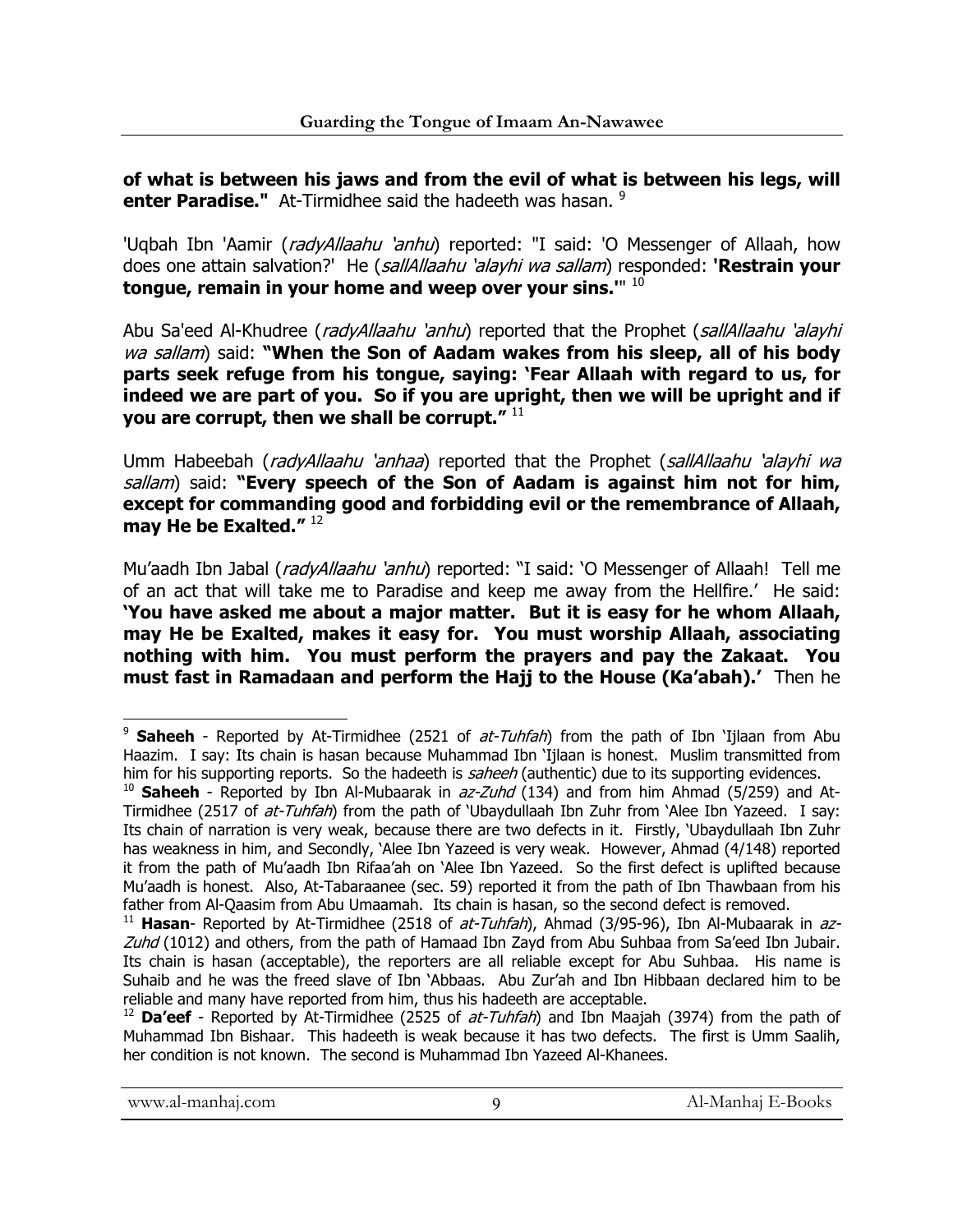(sallAllaahu 'alayhi wa sallam) said: **'Shall I not show you the gates of goodness? Fasting is a shield; charity extinguishes sin as water extinguishes fire; and (so does) the praying of a man in the depths of the night.'** Then he (sallAllaahu 'alayhi wa sallam) recited:

تَتَجَـافَىٰ جُـنُوبُهُمْ عَـن ٱلۡمَضَاجِـعِ يَدۡعُـونَ رَبَّهُـمۡ خَوۡفَٓا وَطَمَعَٓا وَمِمَّا رَزَقَنَـٰهُمۡ يُنفِقُـونَ ۞ فَلَا تَعۡلَـمُ نَفۡسٌ مَّاۤ أُخۡفِىَ لَهُم مِّـن قُرَّةِ أَعۡيُـن جَزَآءً بِمَا كَانُواْ يَعْمَلُونَ ۞

**'(Those) who forsake their beds to cry unto their Lord in fear and hope, and spend of what We have bestowed upon them. No soul knows what is kept hidden for them of joy, as a reward for what they used to do.'** [Surah As-Sajdah: 16]

Then he (sallAllaahu 'alayhi wa sallam) said: '**Shall I not tell you of the peak of the matter, its pillar and its uppermost part?'** I said: 'Yes, O Messenger of Allaah!' He said: **'The peak of the matter is Islaam. The pillar is prayer and its uppermost part is Jihaad. Shall I not tell you of what controls all that?'** I said: 'Yes, O Messenger of Allaah.' So he took a hold of his tongue, and said: **'Restrain this!'** I said: 'O Prophet of Allaah, will we be held accountable for what we say?' He (sallAllaahu 'alayhi wa sallam) said: **"May your mother be bereaved of you, O Mu'aadh! Is there anything that causes people to be dragged on their faces** – or he said – **on their noses into Hellfire other than the harvests of their tongues?'**" 13

Abu Hurairah (radyAllaahu 'anhu) reported that the Prophet (sallAllaahu 'alayhi wa sallam) said: **"From the goodness of an individual's Islaam is that he abandons (talking about) those things which do not concern him."** <sup>14</sup>

 $\overline{\phantom{a}}$ 

<sup>&</sup>lt;sup>13</sup> Saheeh - Reported by At-Tirmidhee (2616), Ibn Maajah (2973) and Ahmad (5/231) from the path of Mu'amar from 'Aasim Ibn Abee Nujood from Abu Waa'il. Ahmad (5/235-236 and 245-246) also reported it from the path of Shahr. I say: Its chain is weak because Shahr had bad memory. Ahmad (5/234) also reported from the path of Ibn Al-Mugheerah. I say: Its chain is weak because Abu Bakr (one of the narrators in chain), who is 'Abdullaah Ibn Abee Maryam Ash-Shaamee used to mix up in his narrations. But the rest of the narrators are reliable. So these various paths of narration strengthen one another, Allaah willing.

<sup>&</sup>lt;sup>14</sup> Saheeh - Reported by Maalik (2/903) and from his path, At-Tirmidhee (2420), which is: From Ibn Shihaab from 'Alee Ibn Al-Husayn from 'Alee. I say: The narrators of this chain are reliable except that the hadeeth is in *mursal* form. At-Tirmidhee (2419) and Ibn Maajah (2976) reported it from the path of Al-Awzaa'ee. I say: This chain is hasan, its narrators are all reliable except Qurrah Ibn 'Abdir-Rahmaan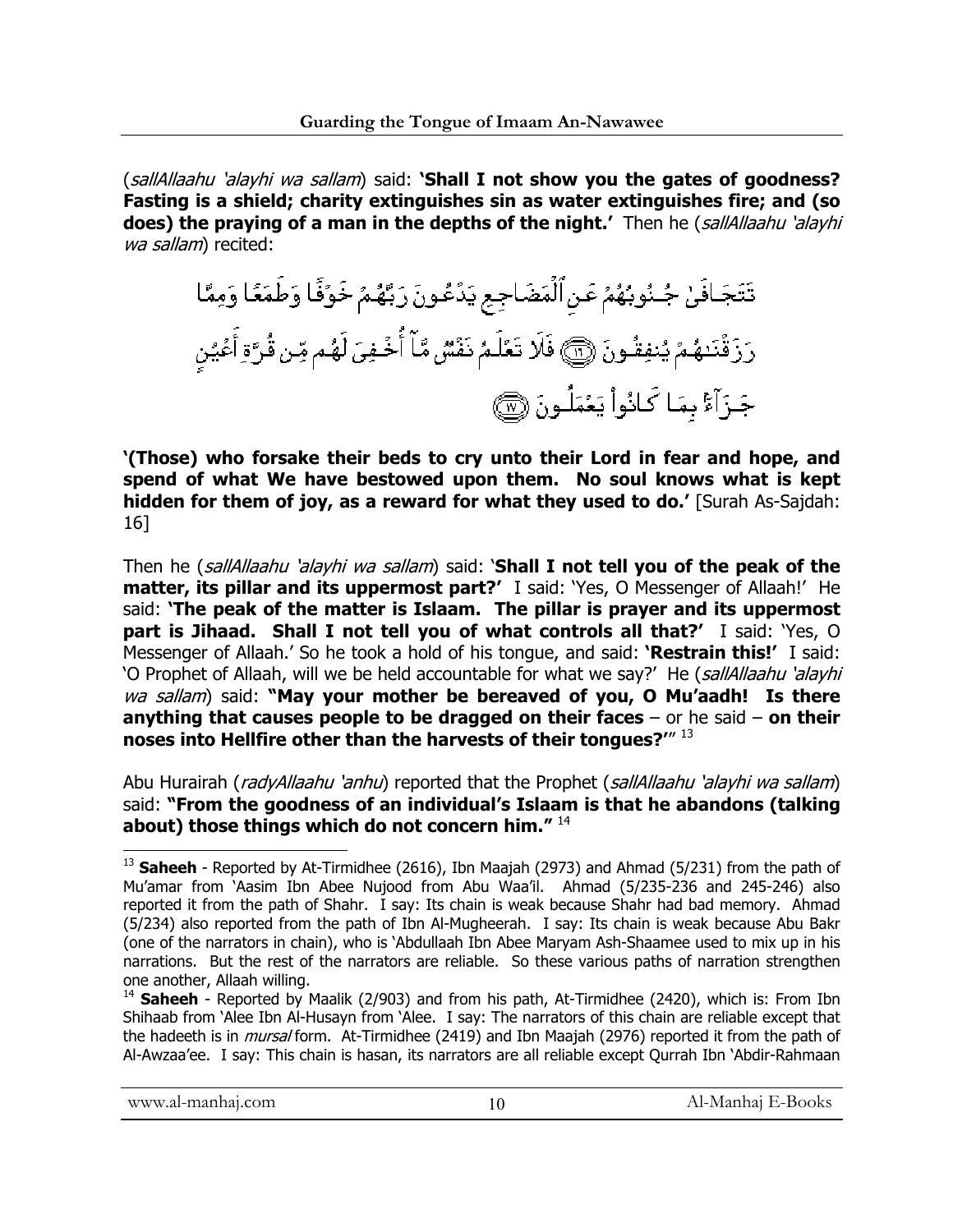'Abdullaah Ibn 'Amr Ibn Al-'Aas (radyAllaahu 'anhu) narrated that the Prophet (sallAllaahu 'alayhi wa sallam) said: **"Whoever remains silent is saved."** <sup>15</sup>

This hadeeth's chain of narrators is weak. I only mention it here, to expose its weakness, since it is a very well known hadeeth. The authentic *ahaadeeth* similar to what I have mentioned here are many and sufficient for one who is granted success. I will mention some words on this regard in the section of Backbiting, and with Allaah lies the success.

As for the narrations reported on the Salaf concerning this matter, then they are also abundant. There is no need for mentioning them after having heard the previous reports. However, we will briefly inform of some of them.

It has reached us that Qass Ibn Saa'ada and Aktham Ibn Sayfee once met and one of them said to the other: "How many defects were you able to find in the son of Aadam?" The other responded: "They are too numerous to count, however, the defects that I was able to account for numbered eight thousand. I also discovered one thing which if put into practice, all of these defects would be kept hidden." He asked: "What is it?" He responded: **"Guarding the tongue."**

Abu 'Alee Al-Fudayl Ibn 'Iyyaad (rahimahullaah) said: "Whoever limits his speech to be in accordance with his actions, will minimize his speech on that which doesn't concern him."

Imaam Ash-Shaafi'ee (*rahimahullaah*) said to his student Rabee': "O Rabee'! Do not speak about things that do not concern you, for indeed every time that you speak a word, it takes control of you and you do not have control of it!"

'Abdullaah Ibn Mas'ood (radyAllaahu 'anhu) said: "There is nothing that deserves to be imprisoned more than the tongue."

Others have stated: "The example of the tongue is like that of a savage beast. If you do not lock it up, it will set out against you."

www.al-manhaj.com 11 al-Manhaj E-Books 11 al-Manhaj E-Books 11

Ibn Haywa'eel. In summary, the hadeeth is authentic due to other reports and it has supporting evidences from a group of the Companions..

<sup>&</sup>lt;sup>15</sup> Saheeh - Reported by At-Tirmidhee (2618), Ad-Daarimee (2/99) and Ahmad (2/159 and 177) from several paths of narration from Ibn Lahee'ah. At-Tirmidhee said: "A strange hadeeth, we don't know of it except from the report of Ibn Lahee'ah." He means by this that the hadeeth is weak because of Ibn Lahee'ah's bad memory. And the author (An-Nawawee) agreed with him. However some have narrated from Ibn Lahee'ah of which their report from him is authentic. Ibn Al-Mubaarak reported it in his az-Zuhd (385) and so did Ibn Wahb in his al-Jaami' (2/85). In summary, the hadeeth is authentic.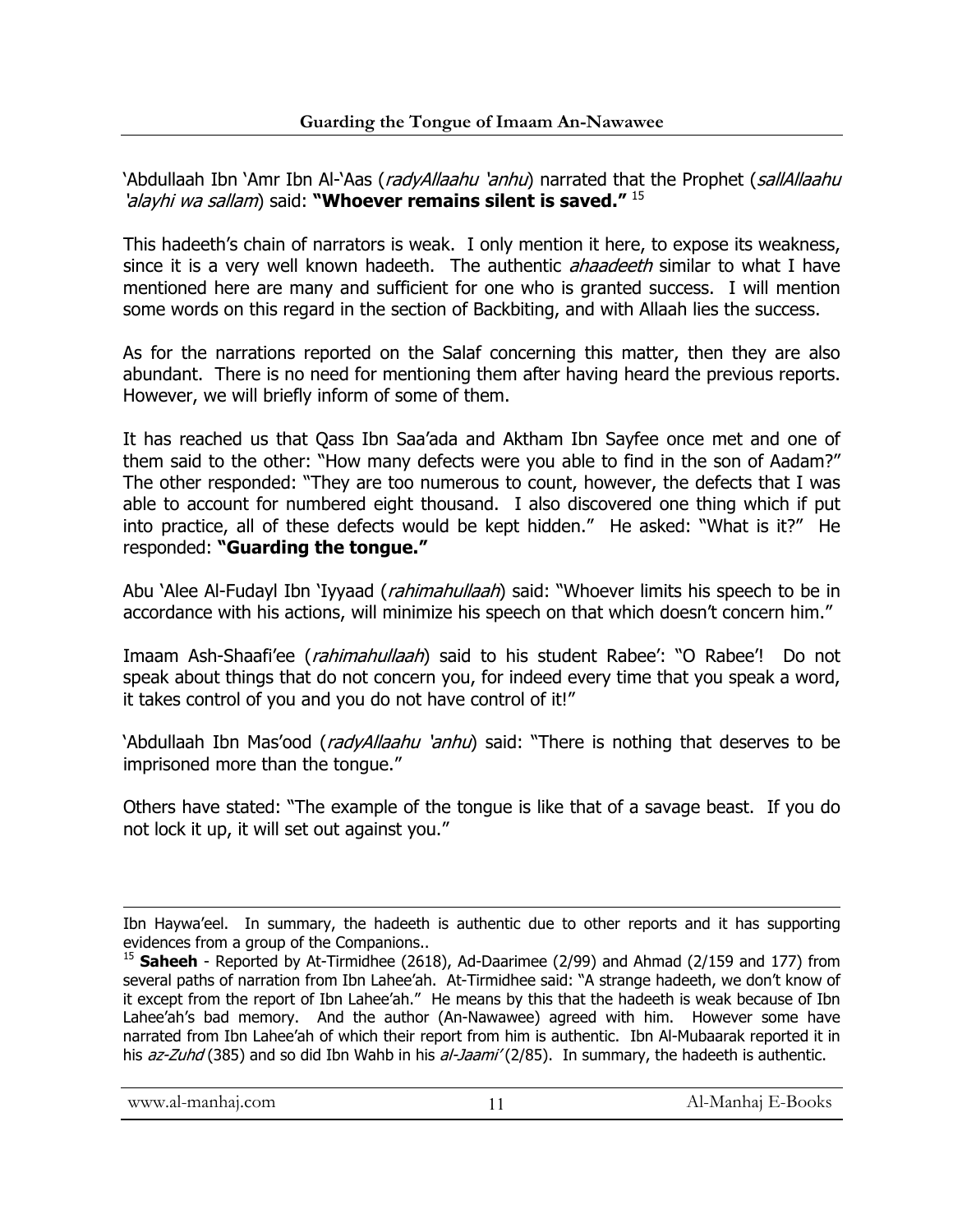Abul-Qaasim Al-Qushayree said in his famous Risaalah: "Remaining silent is salvation and that is a fundamental principle. And staying quiet at the proper time is a characteristic of manhood, just as speaking when it is proper to speak is from the most honorable of matters."

And he (*rahimahullaah*) said: "I heard Abu 'Alee Ad-Daqaaq say: 'Whoever remains silent concerning the truth, then he is a silent devil.'"

He also said: "As for the preference of those who strive in good to remain silent, then that is because of what they know of the bad consequences that result from talking and from the soul's being pleased with that. It is also because of the praiseworthy attributes that will show (by doing this) and because it will incline him towards distinguishing between its types – whether good speech or its opposite. This is the characteristic of those endowed with religious devotion. And this is one of their pillars with regard to educating the people. What has been recited of poetry in this regard is:

"Guard your tongue O mankind And do not let it bite you, for indeed it is a snake How many people in the graveyards are there, who were killed by their tongues Whoever fears meeting Him (on the Day of Judgement) is truly the brave one."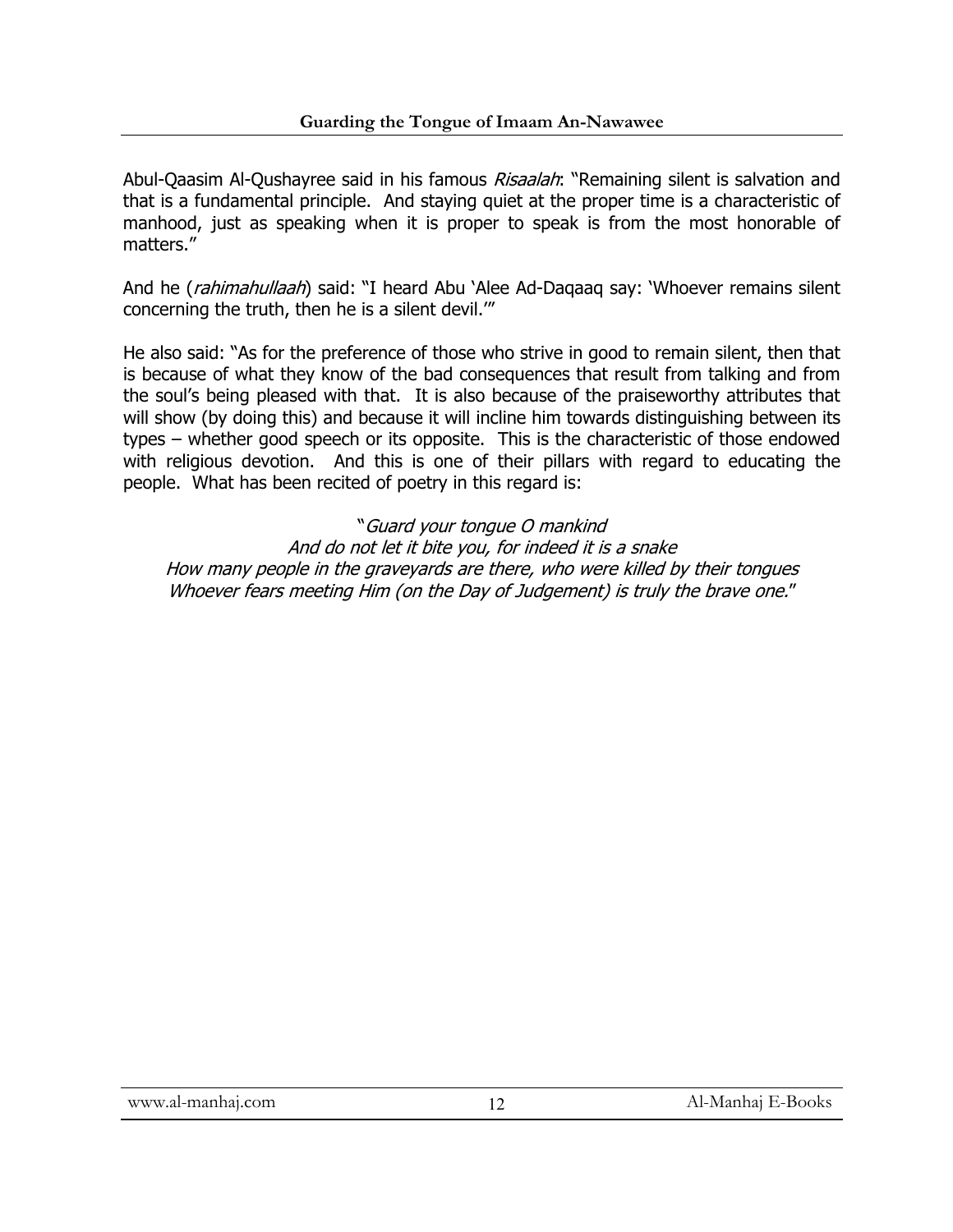#### **THE PROHIBITION OF BACKBITING AND GOSSIPING**

**Know** that these two matters are from the most vilest and despicable of things, yet the most widely spread amongst mankind, such that no one is free from them except for a few people. Thus, I begin with these two, due to the public's need for being warned of them.

As for Backbiting (*gheebah*), then it is when you mention something about a person (in his absence), that he hates (to have mentioned), whether it is about: His body, his religious characteristics, his worldly affairs, his self, his physical appearance, his character, his wealth, his child, his father, his wife, his servant, his slave, his turban, his attire, his manner of walking, his smile, his dissoluteness, his frowning, his cheerfulness or anything else related to the above. Likewise, it is the same whether you mention that about him with words, through writings, or whether you point or indicate him by gesturing with your eyes, hand or head.

As for the body, then it is when you say: "he is blind", "he limps", "he is bleary-eyed", "he is bald", "he is short", "he is tall", "he is black", "he is yellow". As for his religious qualities, then it is when you say: "he is a sinner", "he is a thief", "he is a betrayer", "he is an oppressor", "he takes the prayer lightly", "he is lenient with impurities", "he does not behave well towards his parents", "he does not pay the Zakaat duly", and "he does not avoid backbiting." As for the worldly matters, then it is when you say: "he has poor manners", "he's unmindful of people", "he does not think that anyone has a right over him", "he talks too much", "he eats and sleeps too much", "he sleeps at the wrong times", "he sits in places he does not belong in."

As for those matters connected with one's parents, then it is when you say: "his father is a sinner", "an Indian", "a Nabatean", "a Negro", "a loafer", "a seedsman", "a cattle dealer", "a carpenter", "a blacksmith", "a weaver." As for his character, then it is when you say: "he has bad manners", "he is arrogant", "he is quarrelsome", "he is rash and hasty", "he is tyrannical", "he is feeble", "he has a weak heart", "he is irresponsible", "he is dismal", "he is dissolute", etc. As for the garment: "it has wide sleeves", "it has short hems", "what a filthy garment", and so on.

The remaining categories can be deduced based upon what we have mentioned, considering that the source rule behind it is: "Mentioning some aspect about him that he hates to have mentioned." Imaam Abu Haamid Al-Ghazaalee quoted the consensus of the Muslim scholars with regard to backbiting being: "One's mentioning something about other people (in their absence), which they hate to have mentioned." The authentic hadeeth clarifying this will be stated later.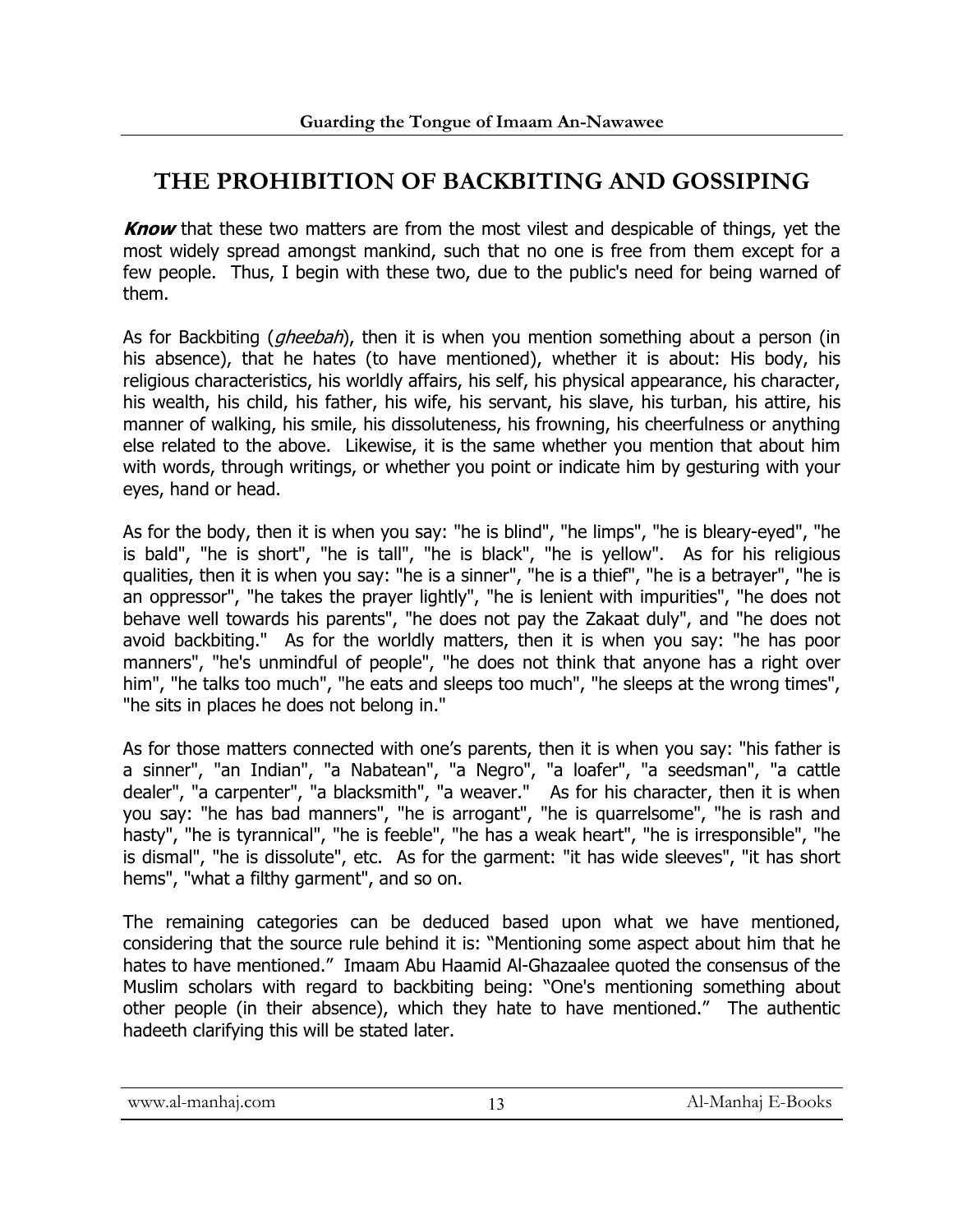As for Gossiping (*nameemah*), then it is when one conveys and carries the talk of people from one group of individuals to another with the intent of causing discord between the two of them.

These are the definitions of the two. As for their rulings, then they are forbidden according to the unanimous agreement of the Muslim scholars. The clear evidences in the Qur'aan, the Sunnah and the consensus of the ummah indicate its prohibition. Allaah says:

وَلَا يَغْتَب بَّعۡضُكُم بَعۡضًاۚ

**"And do not backbite one another."** [Surah Al-Hujuraat: 12]

And He says:

**"Woe to every slanderer and backbiter."** [Surah Al-Humazah: 1]

And He says:

**"A slanderer going about with gossip."** [Surah Al-Qalam: 11]

Hudhayfah (radyAllaahu 'anhu) reported that the Prophet (sallAllaahu 'alayhi wa sallam) said: **"The one who spreads gossip (Namaam) will not enter Paradise."** <sup>16</sup>

Ibn 'Abbaas (radyAllaahu 'anhu) reported that Allaah's Messenger once passed by two graves and said: **"Verily, they (occupants of graves) are both being tormented and they are not being tormented for something major."**

In the report from Al-Bukhaaree, it states: **"Rather, it is indeed something major. As for the first one, then he used to go around spreading gossip (nameemah) and as for the other, then he used not to protect himself from his own urine."** <sup>17</sup>

 $\overline{\phantom{a}}$ 

<sup>&</sup>lt;sup>16</sup> Saheeh – Reported by Al-Bukhaaree (10/472 of *al-Fath*) and Muslim (105), and the wording is from him.

<sup>17</sup> **Saheeh** – Reported by Al-Bukhaaree (1/317 and 322, 3/222-223 and 242) and Muslim (292)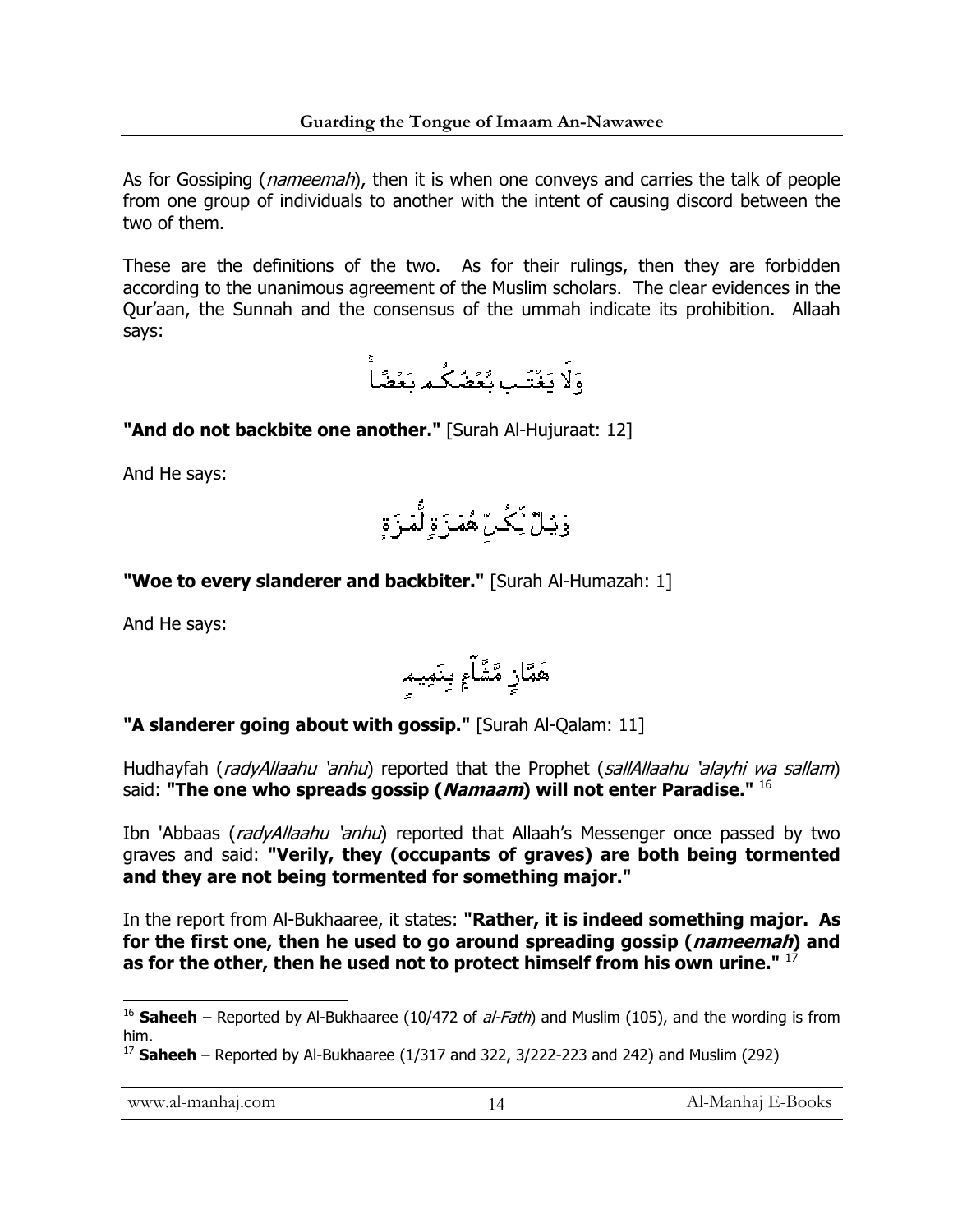The scholars say the meaning of **"and they are not being tormented for something major"** is **"something major"** according to their opinion or **"something major"** for them to have abandoned doing.

Abu Hurairah (radyAllaahu 'anhu) reported that Allaah's Messenger (sallAllaahu 'alayhi wa sallam) once said (to his Companions): **"Do you know what backbiting is?"** They said: "Allaah and His Messenger know best." He said: **"Your mentioning something about your brother (in his absence) that he hates (to have mentioned)."** It was said: "What if there exists in my brother, that which I say (of him)?" He (sallAllaahu 'alayhi wa sallam) said: **"If there is found in him what you say, then you have backbitten him. And if there is not found in him what you say, then you have**  slandered him." <sup>18</sup>

Abu Bakrah (radyAllaahu 'anhu) reported that Allaah's Messenger (sallAllaahu 'alayhi wa sallam) said in his sermon on the day of Sacrifice, during his farewell pilgrimage: **"Verily, your blood, your wealth and your honor are sacred for you, just as this day of yours is sacred, in this land of yours, in this month of yours. Have I not conveyed?"** 19

'Aa'ishah (radyAllaahu 'anhaa) narrated: "I said to the Prophet (sallAllaahu 'alayhi wa sallam): 'You are more than Safiyyah by such and such.' [Some of the narrators said it meant that she was short] So he (sallAllaahu 'alayhi wa sallam) said: **'You have stated a word, which if mixed with the water of the sea, it would surely stain it.'**" 20

At-Tirmidhee said this hadeeth was *hasan saheeh*. I say that the word for staining (*mazaja*) means: That it (her statement) would mix with the water with such a mixing that it would change its taste and smell due to the severity of its stench and vileness. This hadeeth is one of the greatest proofs in showing the forbiddance of backbiting, if not **the** greatest. And I do not know of any other hadeeth that reaches this level with regard to condemning backbiting.



**"And he (the Prophet) does not speak from his own desire. Rather, it is only revelation revealed (to him)."** [Surah An-Najm: 3-4]

 $\overline{\phantom{a}}$ 

<sup>18</sup> **Saheeh** - Reported by Muslim (2589)

<sup>19</sup> **Saheeh** – Reported by Al-Bukhaaree (1/199 of al-Fath)

<sup>20</sup> **Saheeh** – Reported by Abu Dawood (4875), At-Tirmishee (2624 of at-Tuhfah) and Ahmad (6/189) from the path of Sufyaan Ibn 'Alee Ibn Al-Aqmar. I say: Its chain of narration is authentic; its narrators are reliable.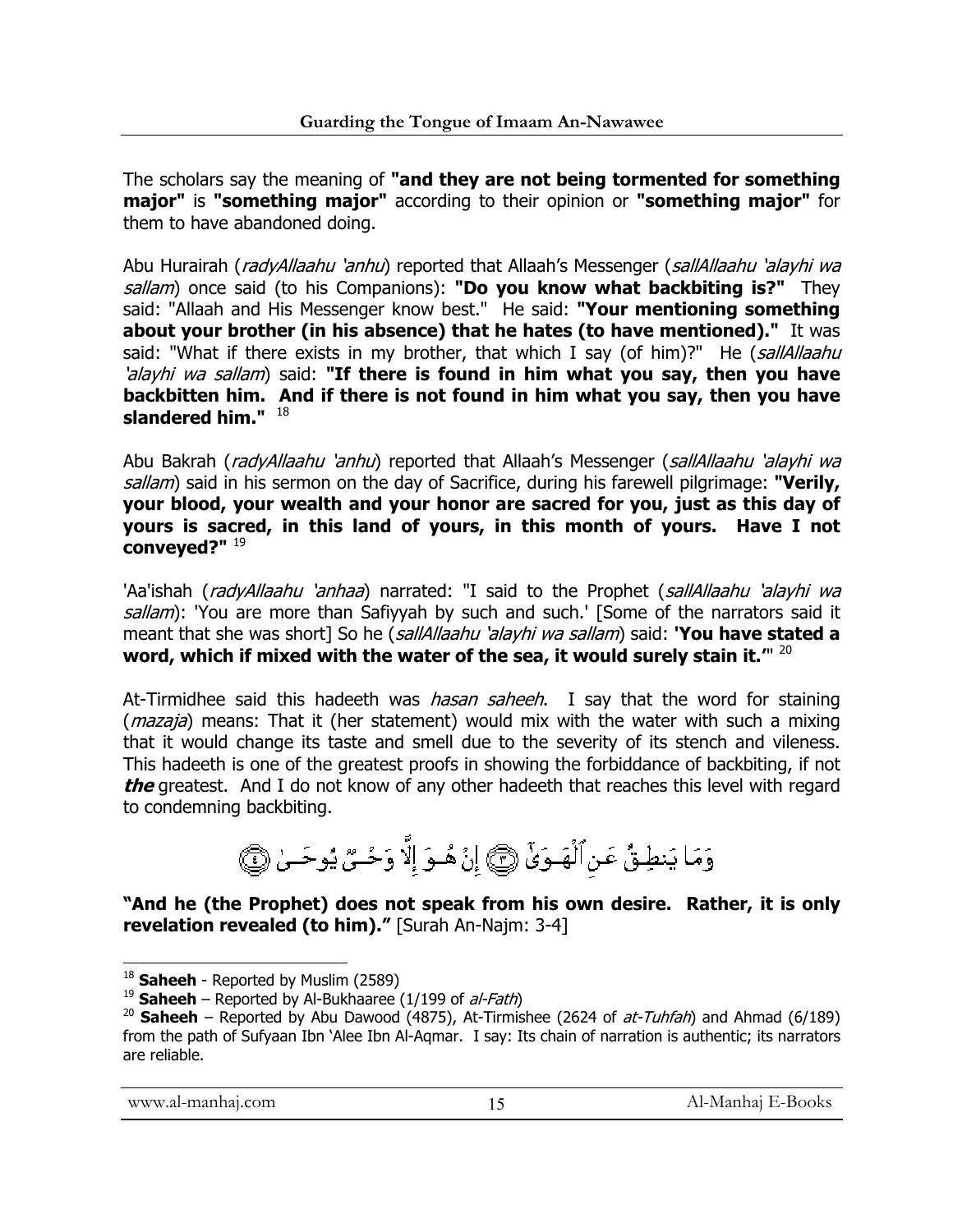We ask Allaah, the Most Generous, for His kindness and forgiveness from all detestable acts.

Anas (radyAllaahu 'anhu) reported that Allaah's Messenger (sallAllaahu 'alayhi wa sallam) said: "**When I was ascended (to the heavens), I came across a people that had nails made of brass, with which they were scratching their faces and their chests. So I said: 'Who are these people, O Jibreel?' He said: 'They are the ones who eat the flesh of people** <sup>21</sup> **and dishonor them.'"** <sup>22</sup>

It is also reported from Sa'eed Ibn Zayd (radyAllaahu 'anhu) that the Prophet (sallAllaahu 'alayhi wa sallam) said: "**Verily, one of the worst forms of Ribaa (interest) is being condescending with regard to a Muslim's honor, without due right."** <sup>23</sup>

Abu Hurairah (radyAllaahu 'anhu) reported that the Messenger of Allaah (sallAllaahu 'alayhi wa sallam) said: "**A Muslim is the brother of another Muslim. He does not betray him, nor does he lie to him, nor does he forsake him. All of the Muslim to (another) Muslim is sacred – his honor, his wealth and his blood. Taqwaa (fear and obedience to Allaah) is right here [pointing to his chest]. It is enough evil for a person to look down upon his fellow Muslim."** 24

At-Tirmidhee said it was a *hasan* hadeeth. I say that there is no hadeeth greater in advantage and more numerous in points of benefit than this hadeeth. And with Allaah lies the success.

<sup>&</sup>lt;sup>21</sup> Translator's Note: This is a reference to backbiting, since Allaah likens it to eating a human's flesh in His saying: **"And do not backbit one another! Would any of you like to eat the flesh of his dead brother? You would surely hate it!"** [Surah Al-Hujuraat: 12]

<sup>22</sup> **Saheeh** – Reported by Ahmad (3/224), Ibn Abee Ad-Duniyaa in as-Samat (165 and 572) from Abul-Mugheerah. It has also been reported by Abu Dawood (4878-4879). In summary, the hadeeth in mawsool form is authentic and Allaah knows best.

<sup>&</sup>lt;sup>23</sup> Saheeh – Reported by Abu Dawood (4876), Ahmad (1/190) and Al-Haytham Ibn Kulaib in *al-Musnad* (2/30) from the path of 'Abdullaah Ibn Abee Husayn from Nawfil Ibn Masaahiq. I say: This cvhain of narration is authentic – all of its narrators are reliable. The hadeeth has supporting evidences from other ahaadeeth reported by Al-Baraa Ibn 'Aazib, 'Abdullaah Ibn Mas'ood and 'Abdullaah Ibn 'Abbaas (radyAllaahu 'anhum). See at-Targheeb (3/503-505).

<sup>24</sup> **Saheeh** – Reported by At-Tirmidhee (1992) from the path of Hishaam Ibn Sa'ad from Zayd Ibn Aslam from Abu Saalih. At-Tirmidhee declared it hasan, and it is as he said. It has another path of narration reported by Muslim (2564) and Ahmad (2/277, 311 and 360) from Abu Sa'eed. The author (rahimahullaah) forgot to mention these paths of narration.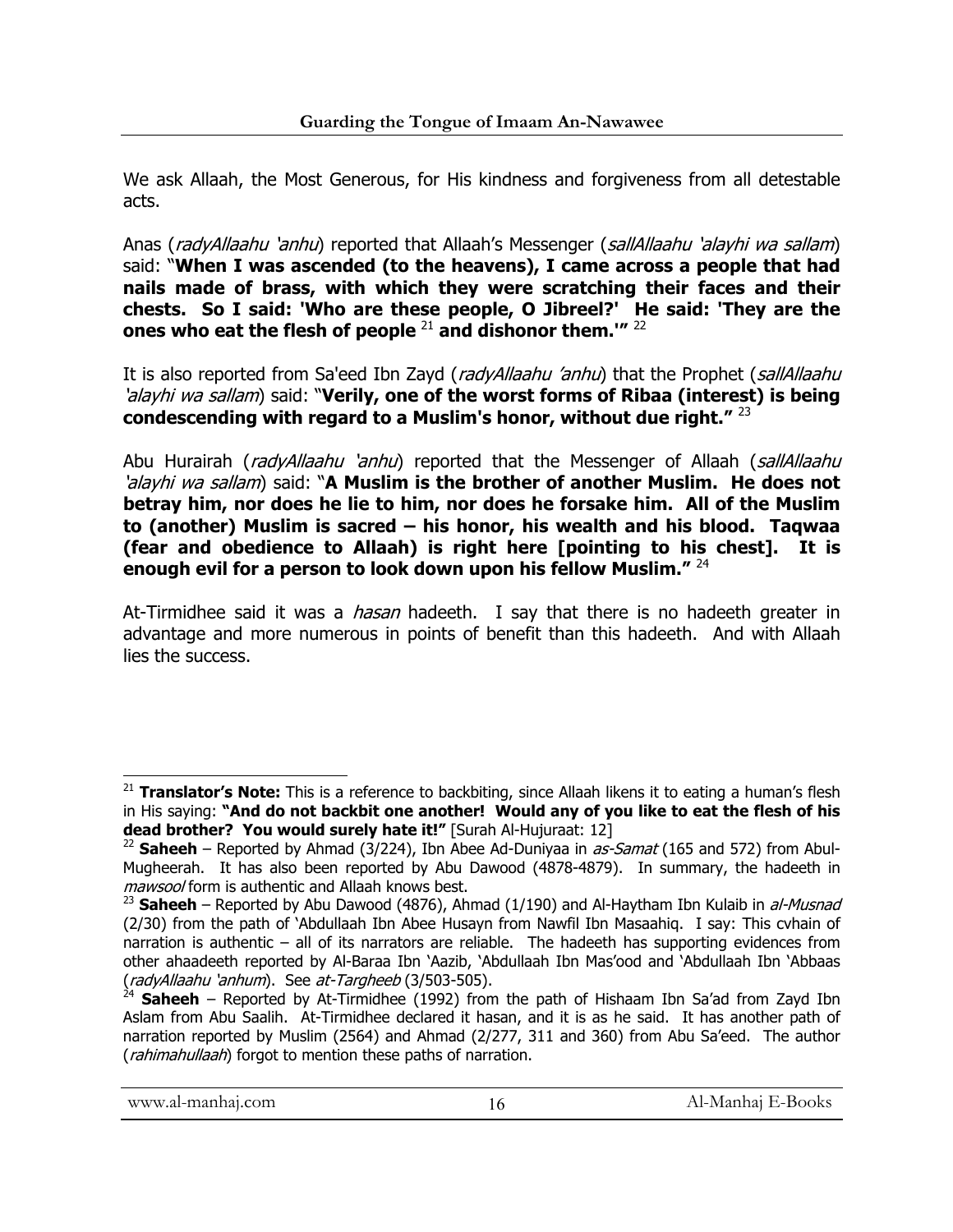#### **IMPORTANT POINTS RELATED TO THE LIMITS OF BACKBITING**

In the previous chapter, we stated that backbiting was when an individual mentions something about a person (in his absence), that the latter dislikes to have mentioned – whether by using verbal statements, through writings, or by making a gesture indicating him or pointing him out by eye, hand or head.

It's Guidelines: Everything by which one causes others to understand the deficiencies found in a Muslim, then that is the backbiting that is forbidden. An example of this is when someone tells others that "such and such" individual walks with a limp or that he walks while humped over or anything similar to that from the aspects by which one desires to narrate in order to belittle the individual. All of this is H**araam** (forbidden) – there being no difference of opinion in this regard. Another example of this, is when an author mentions a specific individual in his book, saying **"Such and such person says this…"** desiring to degrade him and dishonor him. This is Haraam. However, if his intention is to clarify that person's mistake so that it will not be followed, or to clarify his deficiency in knowledge so that he will not mislead others or have his opinions accepted, then this is not backbiting. Rather it is advice (*naseehah*), which is an obligation and which will be rewarded if that is what he (truly) intended.

Likewise, if the author or anyone else speaks generally, saying: "these people" or "this group says such and such, and this is an error" or "a mistake" or "ignorance" or "negligence" or similar to that, then this is not backbiting. **Backbiting is only when one mentions a specified individual or a specific group of people (i.e. by name).** 

Also from the forbidden types of backbiting is:

When one says: "Some of the people did such and such" or "some of the scholars" or "some who claim to have knowledge" or "some of the *muftees*" or "some who attribute themselves to rectifying (the *ummah*)" or "who claim abstinence" or "some people who passed by us today" or "some people that we saw" or similar to this "...did such and such", without specifying anyone, but yet the one being spoken to realizes who the individuals are specifically, due to the speaker's causing him to understand who they are (through his words).

Also from its types is: The backbiting of the devoutly pious and knowledgeable individuals, for indeed they turn towards committing backbiting by doing it in a manner by which they cause others to understand (the person they are talking about without specifying him), just as something that is quite clear is understood. So (for example) when it is said to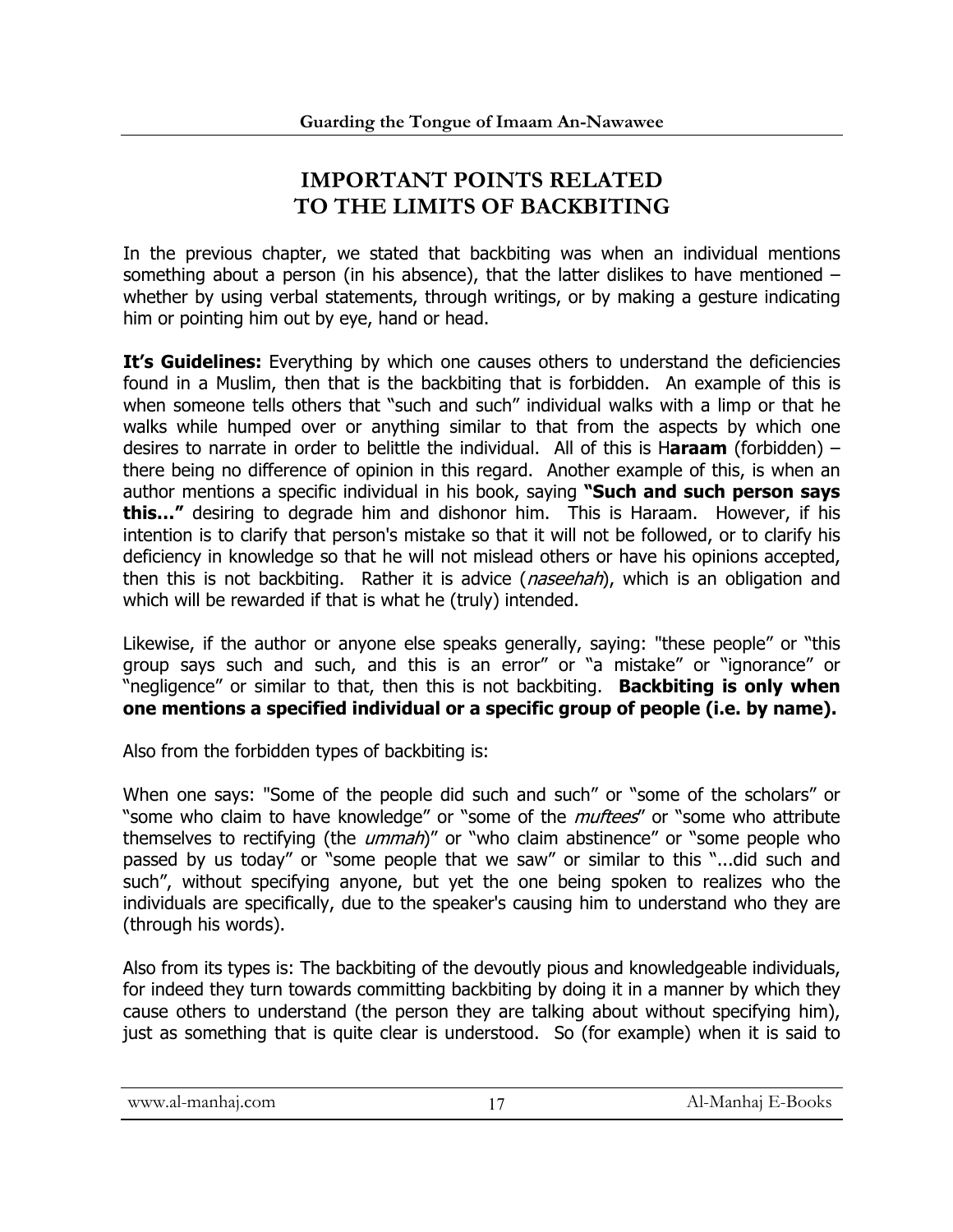one of them: "How is such and such person?" He responds: "May Allaah rectify us" or "May Allaah forgive us" or "May Allaah rectify him" or "We ask Allaah for his pardon!" or "We give praise to Allaah for not having tested us with entering into darkness" or "We seek refuge in Allaah from evil" or "May Allaah save us from having little modesty" or "O Allaah, Accept our repentance", and what is similar to that, by which one will come to realize that person's defects. All of this is from the forbidden types of backbiting. Likewise, it is the same if one says: "Such and such person is being tested with that which all of us were tested with" or "his wealth is a means for that (test)" or "we all have done such an act."

These are the types of examples regarding this matter. And if this is not so, then we must refer back to the source-principle of Backbiting, which is: **One's causing his audience to understand the defects found in certain people (even without mentioning their names), as has been stated previously.** All of this is understood from the prerequisites of the hadeeth in Saheeh Muslim, which we have mentioned in the previous chapter, as well as the others, concerning the limits of backbiting. And Allaah knows best.

**Know** that in the same way that backbiting is forbidden for the one who speaks it, it is likewise forbidden for the one who listens to it and approves of it. Thus, it is obligatory on the one who hears an individual embarking on committing the prohibited form of backbiting, to forbid him from doing it as long as he does not fear any open harm resulting from that. But if he does fear (harm) from that, then he is obligated to reject the backbiting with his heart and to detach himself from that gathering if he is able to do so. If he has the ability to reject it with his tongue or to cut the backbiting off by changing the topic, then that becomes required of him. And if he does not do that, then he has committed an act of disobedience (i.e. sinned).

If he says with his tongue: "Be quiet!" while desiring with his heart for it to continue, then Abu Haamid Al-Ghazaalee said: "This is hypocrisy. It does not remove him from the sin he is upon. Rather, he must hate it with his heart."

If he is forced to stay in that gathering in which backbiting is taking place, and he fears from forbidding it, or he forbids it but it is not accepted from him and he cannot find a way to separate himself from them, then he is prohibited from listening and paying attention to the backbiting. Instead, his way out should be by making remembrance of Allaah  $(dhikr)$  with both his tongue and heart or just his heart. Or he should think about something else in order to preoccupy himself from having to listen to it. After having done this, his hearing it without listening or paying attention to it will not harm him, while he is in this mentioned state. If he is able, after this, to withdraw from them and they are still backbiting, then separating oneself is an obligation. Allaah says:

www.al-manhaj.com 18 18 Al-Manhaj E-Books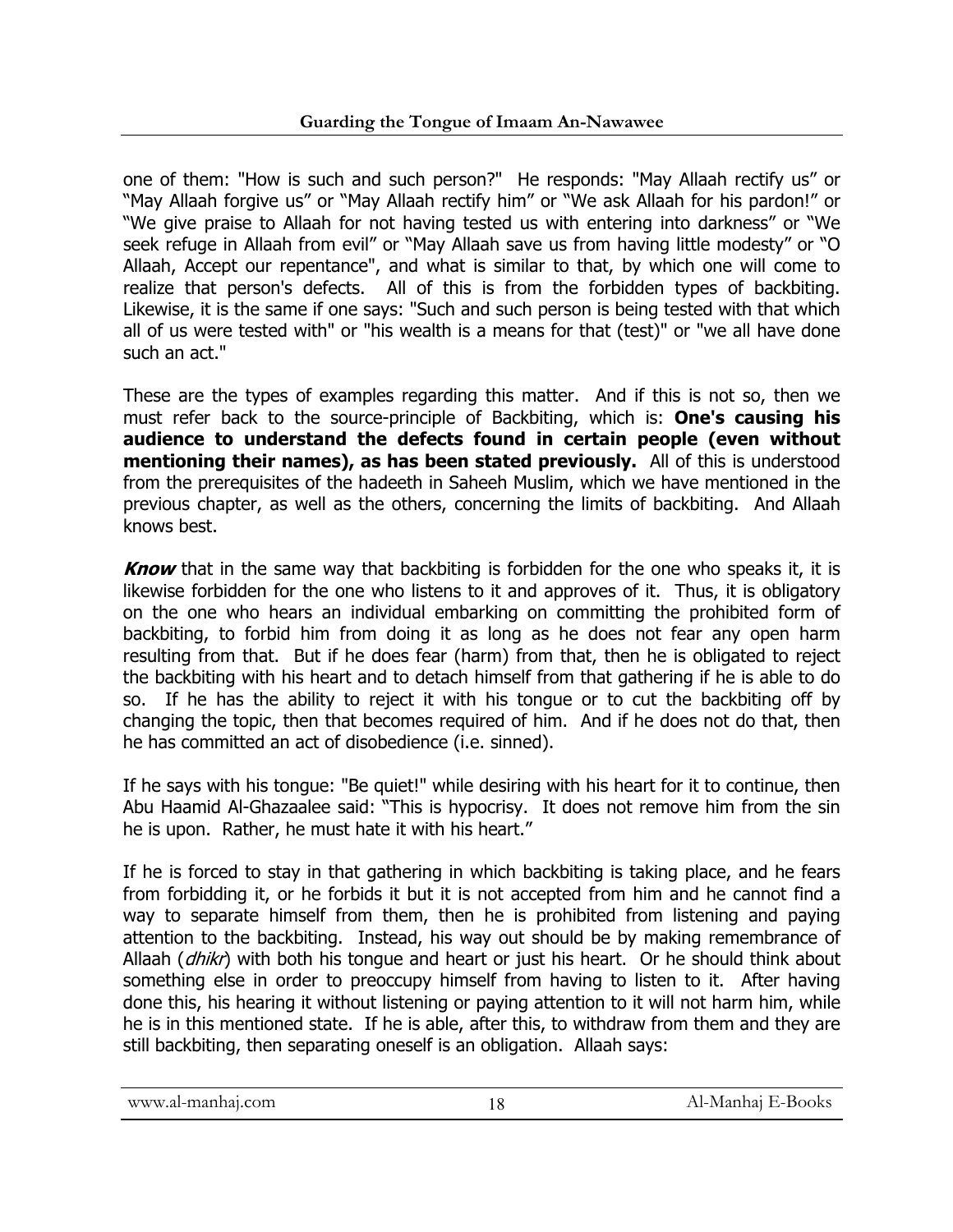**"And when you see those who engage in false conversations about Our verses by mocking at them, then turn away from them until they engage in a different topic of speech. But if the Devil causes you to forget, then after remembering, do not sit in the company of those people who are the wrong-doers."** [Surah Al-Ana'aam: 68]

It has been reported that Ibraaheem Ibn Adham was once invited to a *waleemah* (wedding feast), so he attended it and found people there who were mentioning a man that didn't come. They were saying: "He is truly lazy." So Ibraaheem said: "I brought this upon myself, such that I attended a place in which people are backbiting one another." So he left from there and did not eat for three days. What has been recited of poetry with regard to this is:

> "And restrain your ears from hearing vile speech Just as you restrain your tongue from speaking it Because when you listen to this vile speech You are a partner to the one saying it, so reflect."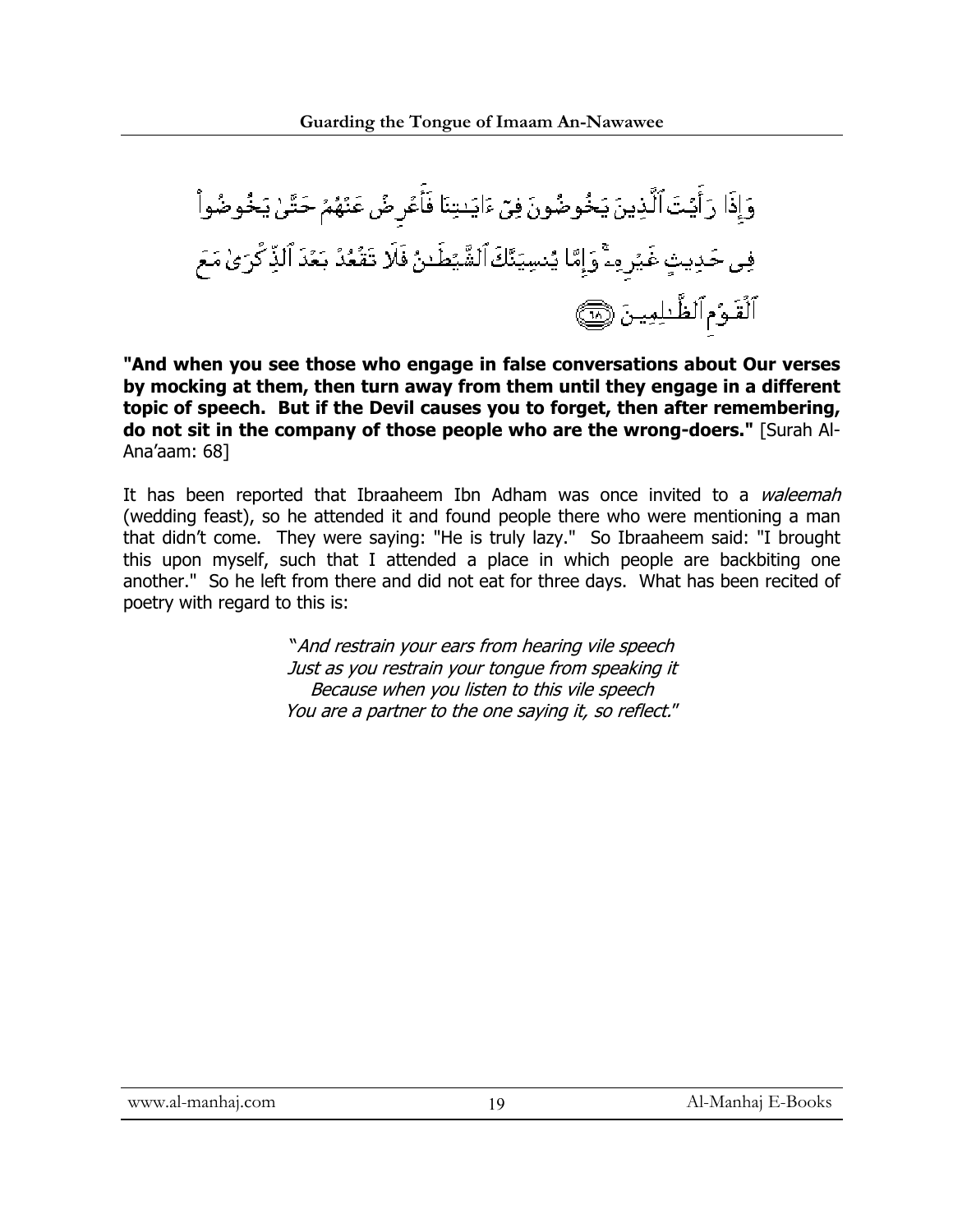#### **HOW DOES ONE PREVENT HIMSELF FROM BACKBITING?**

**Know** that this section consists of many evidences from the Qur'aan and the Sunnah, however, I will shorten it to mentioning only a few of them. So whosoever is granted success by Allaah, he will benefit from them. And whosoever is not granted success, then he will not benefit from them, even if he were to see volumes filled with these proofs.

The main focus of this chapter is to let each individual (reading) apply all the texts we have stated concerning the prohibition of backbiting to himself and then to reflect on the statement of Allaah:

مَّــا يَلْفِـــظُ مِـــن قَـــوٌلِ إِلَّا لَدَيُـــهِ رَقِيـــبٌ عَتِيـــدٌ

**"Not a word does one utter, except that there is an (angel) Watching, Ready to record it."** [Surah Qaaf: 18]

And His statement:

وَتَحَسَبُونَهُۥ هَيّنًا وَهُوَ عِندَ ٱللَّهِ عَظِيمٌ

"**And you perceived it (the statement of slander) to be something small, while in the sight of Allaah, it was an enormity."** [Surah An-Noor: 15]

And the authentic hadeeth that we mentioned previously:

**"Indeed, the servant may say a word from which Allaah's Displeasure is gained, while he does not realize it. And due to it, he will be thrown into the Hellfire."** <sup>25</sup>

He must also reflect on all the other evidences we have stated in the previous chapters on guarding the tongue and backbiting, as well. It is upon each individual to attach and apply these (texts) to all of his statements, such that (he says to himself before speaking): "Allaah is with me", "Allaah is witnessing me", "Allaah is watching me".

A man once said to Al-Hasan Al-Basree: "You have backbitten me." So he said: "Who are you, so that I may know to whom my good deeds are going?"

And 'Abdullaah Ibn Al-Mubaarak said: "If I were to backbite someone, I would surely backbite my parents for they have the most right to (receive) my good deeds."

l

<sup>25</sup> **Saheeh** – Stated previously

www.al-manhaj.com 20 Al-Manhaj E-Books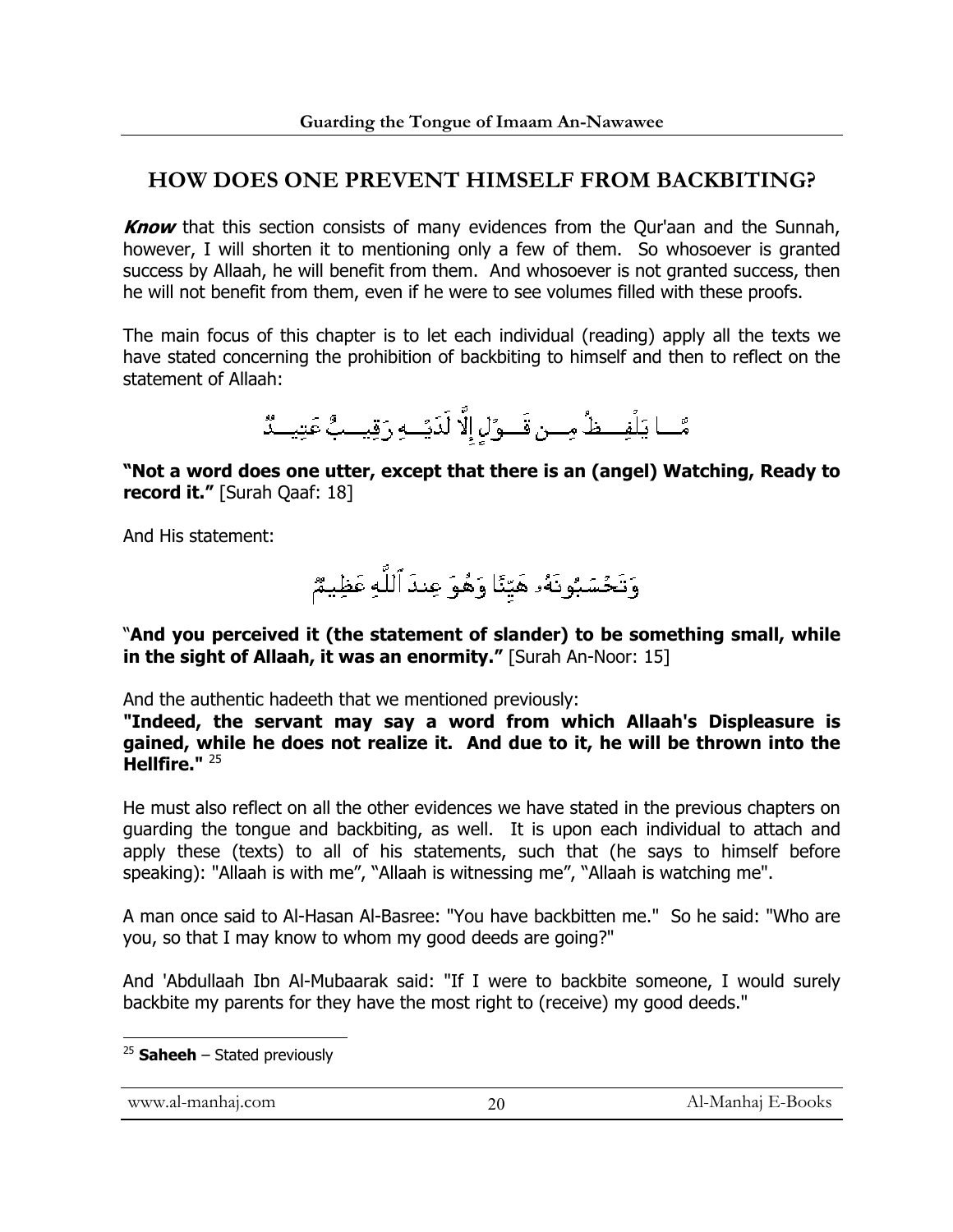#### **WHAT TYPE OF BACKBITING IS PERMISSIBLE?**

**Know** that although backbiting is forbidden, it becomes permissible under certain circumstances when done for a beneficial reason. The authorization for doing it must be based on a valid and legitimate reason of which in its absence, its permissibility cannot be achieved. The authorization (making backbiting allowable) can be any one of the following six reasons:

- 1. **Oppression** It is permissible for the one who is oppressed to complain about his situation to the ruler or the judge or anyone else who holds authority or has the ability to grant him justice against his oppressor. He should say: "Such and such person wronged me" and "he did such thing to me", and "he coerced me in this manner" and so on.
- 2. **Seeking assistance in changing an evil and in returning a sinner back to what is correct** - One should say to the individual whom he expects has the capability of putting a stop to the evil: "Such and such person did this, so I prevented him from it" or something to that effect. His objective should be to look for a way to ultimately put an end to the evil. If he does not intend that as his goal, then it is forbidden (for him to mention it).
- 3. **Seeking a fatwa (religious ruling)** One should do this by saying to the muftee (scholar capable of issuing a *fatwa*): "My father" or "my brother" or "such and such person wronged me in this way." "Does he have the right to do so?" "How shall I go about putting an end to it and obtain my right while repelling oppression from myself?" and so on. Likewise, one may say: "My wife did such and such to me" or "my husband did such and such a thing" and so on. This is permissible due to the necessity for it, however, to be more cautious, it is better for one to say: "What do you say about a man who has done such and such thing?" or "concerning a husband" or "concerning a wife who did such and such" (without saying "my"), etc.

By doing this, the goal is achieved without having to resort to specifying anyone. However, specifying an individual by name is permissible (in this circumstance), based on the hadeeth of Hind (radyAllaahu 'anhaa), which we shall mention later, by the Will of Allaah, in which she told Allaah's Messenger: **"Indeed, Abu Sufyaan (her husband) is a stingy man.**" And the Messenger of Allaah (sallAllaahu 'alayhi wa sallam) did not forbid her from saying this.

4. **Warning and Advising the Muslims against Evil** - There are several perspectives to this, of which one is: Declaring someone unreliable in the field of narrating hadeeth and giving testimony. This is permissible to do, according to the *Ijmaa'* (consensus of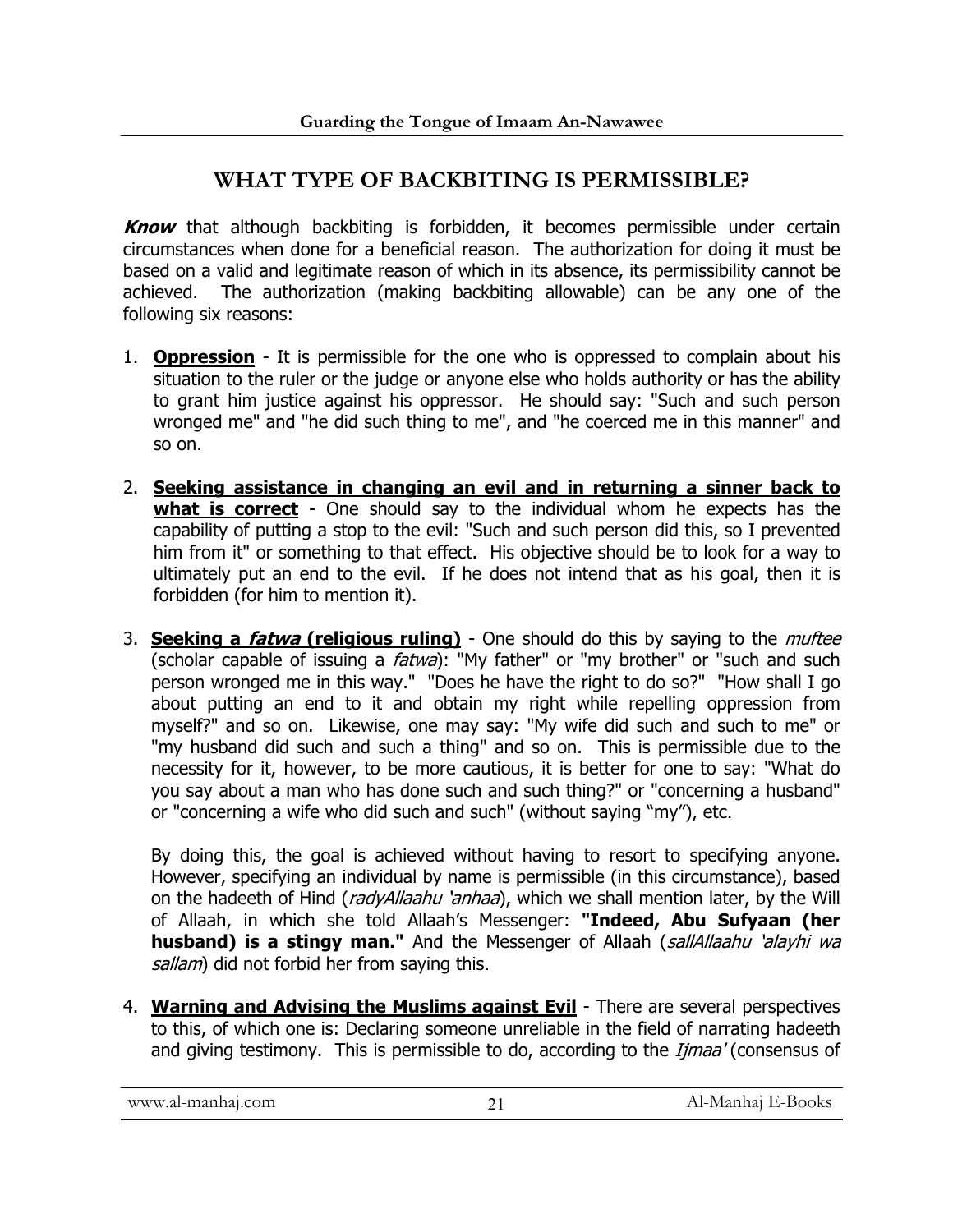the Muslim scholars). Rather, it becomes obligatory due to its necessity. Another case is when an individual desires to enter into a relationship with another person either through marriage, business, the consignment of property, the consigning of something to him or any other of the daily affairs. It is obligatory on you to mention to that individual what you know about the person he wants to get involved with, with the intention of advising him.

If your objective can be achieved by simply saying: "It is not good for you to engage with him in business transactions" or "in a relationship through marriage" or by saying: "You should not do this" or anything similar to that, then adding more to this, such as by mentioning his bad characteristics is not permissible. And if the objective cannot be reached, except by specifically explaining that person's condition to him, then you may mention that to him in detail. Another case is when you see someone buying a product from an individual who is known for stealing or fornicating or drinking or other than these. It is then upon you to inform the buyer of this, on the count that he is not knowledgeable of it already. And this case is not specified to this example only. Rather, it also applies when you have knowledge that the commodity that is being traded is defective. It is then obligatory upon you to clarify this matter to the buyer, if he does not know of it.

Another case is when you see a student going to an innovator or a deviant, seeking to attain knowledge from him, and you fear that may affect the student. In that situation, you must advise him about the condition of that innovator, on the condition that your intention only be for the sake of advising. And this is something in which regard many people fall into error, for perhaps the person speaking may do this (advising) because he is jealous (of the person he is warning against). Or perhaps the Devil may deceive him about this matter, causing him to believe that what he is doing is advising and showing compassion, so he believes this.

One last case is when a person has some leadership role, which he does not fulfill properly either because he is not fit for it or because he is a sinner or neglectful, etc. So in this case, one must mention this to those who have general leadership over this person, so that he can be removed and someone fit can be put in charge. Or those who have charge over him can know this about him so that they can deal with him accordingly and not be deceived by him, and so that they can make the right efforts to encourage him to be upright or to replace him.

5. **When one openly exposes his acts of evil or his innovation** - An example of this is when someone has openly exposed his consumption of alcohol, or his illegal confiscation of people's money and raising of their taxes unjustly and his usurping command wrongfully. It is thus permissible for one to talk about what that individual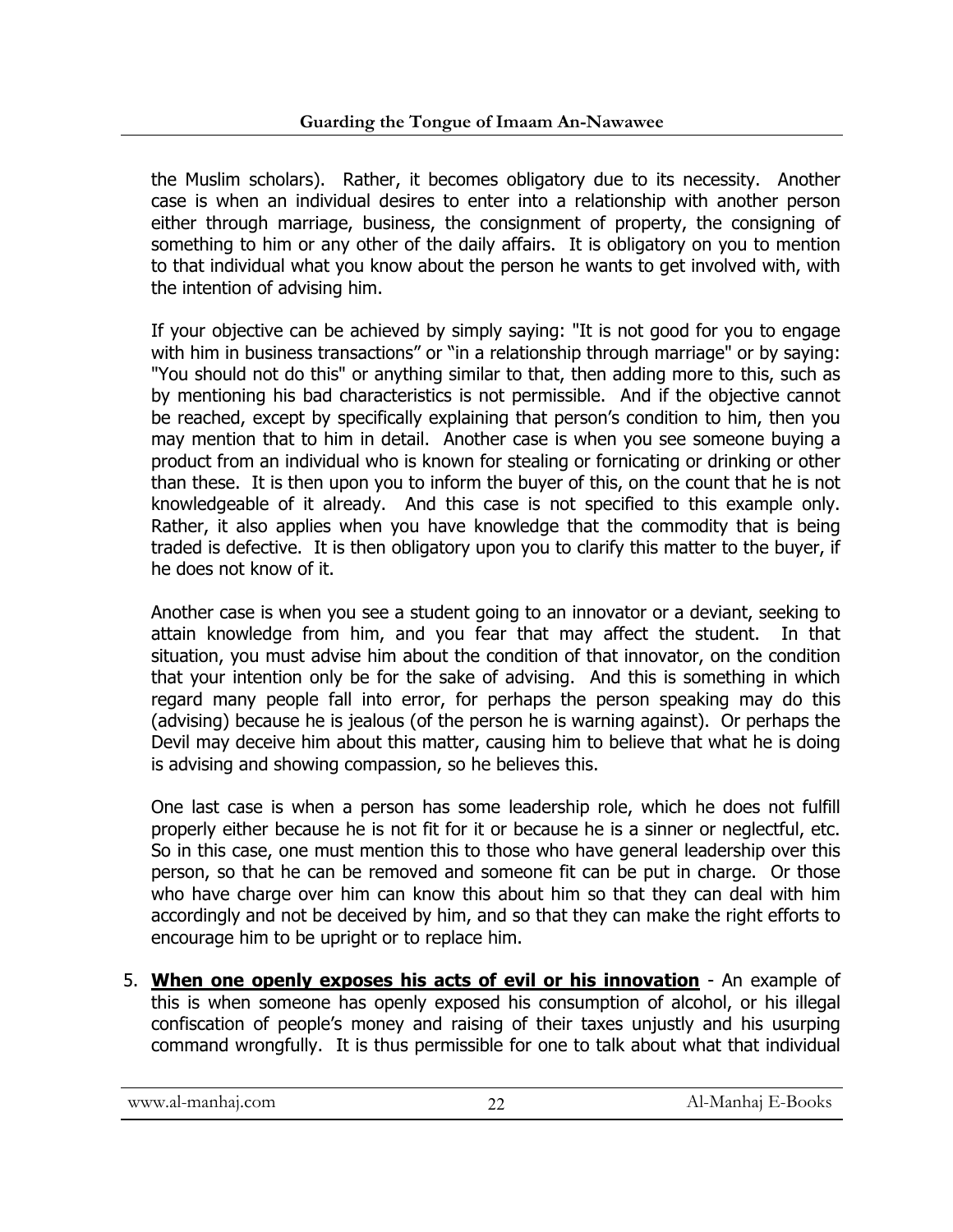has made public. But it is forbidden to mention any of his other defects, unless they fall under one of the categories, which we have mentioned that backbiting is permissible.

6. **Defining someone** - If someone is known to the people by his nickname, such as "the bleary eyed one", "the one who limps", "the deaf guy", "the blind guy", "crosseyed", "flat-nosed", and other than that, then it is permissible to particularize him as such, with the aim of identifying him. However, it is forbidden to apply that to him, when one's intention is to degrade him. If he can be identified with another (more appropriate) type of name, then that is more preferable. These are the six cases, in which the scholars have stated that backbiting is permissible, if it is done in accordance to the guidelines we mentioned above.

From those who have reported similar to what we have stated is Abu Haamid Al-Ghazaalee in his book "Al-Ihyaa", as well as other scholars. The evidences for the permissibility of backbiting can be found in authentic and well-known *ahaadeeth*. Furthermore, there is an agreement of the scholars concerning the allowance of backbiting in these six cases.

It is reported in the *Saheehs* of Al-Bukhaaree and Muslim that 'Aa'ishah (radyAllaahu 'anhaa) said: "A man sought permission of the Prophet (sallAllaahu 'alayhi wa sallam) to enter (his house), so he said: **'Permit him to enter, and what an evil brother to (his) relatives he is.'**" 26

Al-Bukhaaree uses this hadeeth as evidence for the permissibility of backbiting the people of mischief and doubts.

Ibn Mas'ood (radyAllaahu 'anhu) narrated: "The Messenger of Allaah (sallAllaahu 'alayhi wa sallam) divided a portion (of war booty amongst the people), so a man from the Ansaar said: 'I swear by Allaah, Muhammad did not intend the face of Allaah by this (i.e. he was not fair).' So I went to Allaah's Messenger and informed him of this. His face changed (i.e. he became mad) and said: **'May Allaah have mercy on Moosaa. He was indeed abused with greater than this, but he was patient.'**" 27

In some of the reports of the hadeeth, Ibn Mas'ood said: "I said: I will not raise another hadeeth to him again, after this."

 $\overline{a}$ <sup>26</sup> **Saheeh** – Reported by Al-Bukhaaree (10/471 of al-Fath) and Muslim (2591)

<sup>27</sup> **Saheeh** – Reported by Al-Bukhaaree and Muslim and its checking has preceded.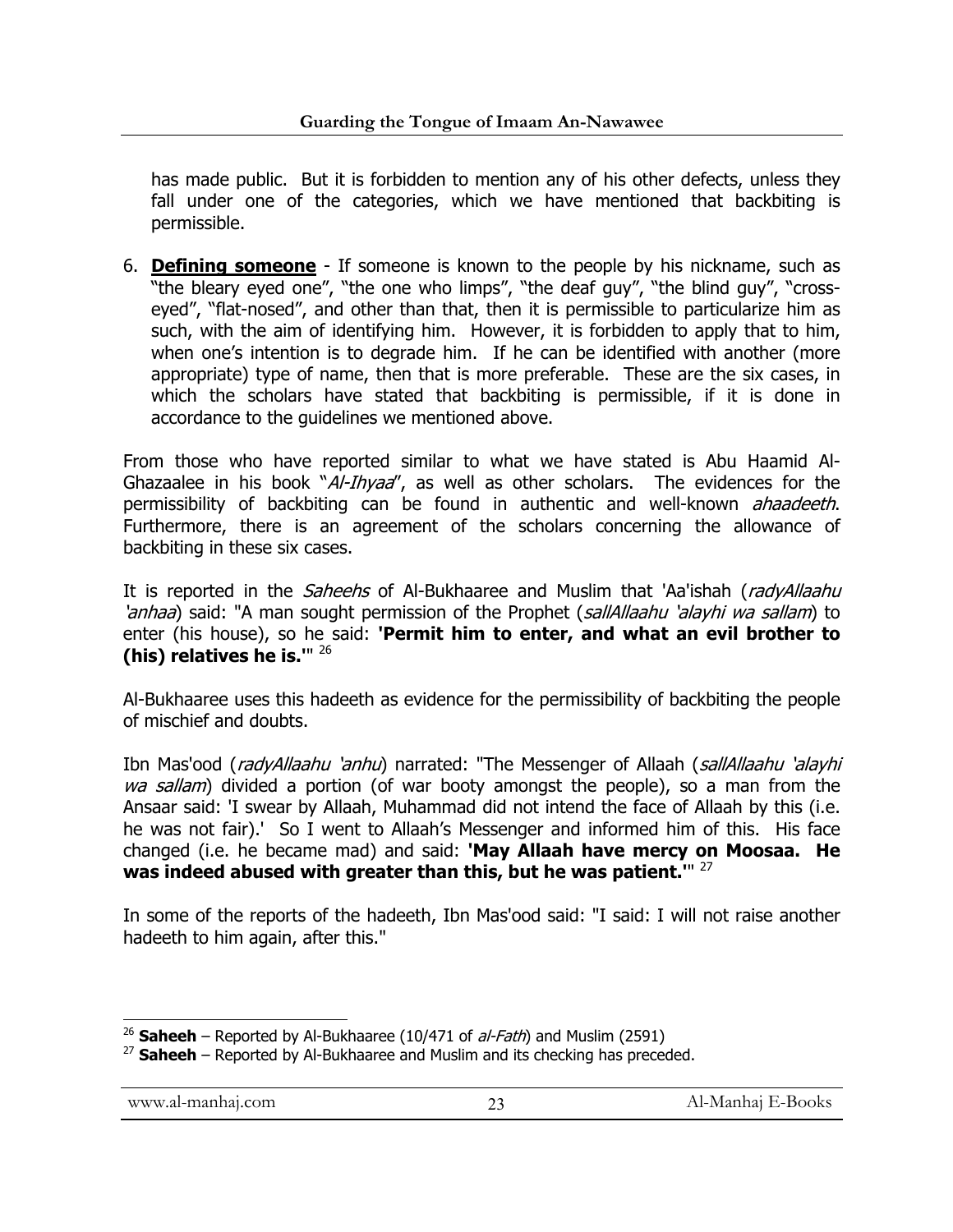Al-Bukhaaree uses this hadeeth as proof that a person is allowed to inform his brother of what is being said about him.

'Aa'ishah (radyAllaahu 'anhaa) reported that Allaah's Messenger (sallAllaahu 'alayhi wa sallam) once said: **"I do not think that this person and that person know anything at all about our Religion."** <sup>28</sup>

Al-Laith Ibn Sa'ad, one of the narrators of the hadeeth's chain said: "They were two individuals from among the hypocrites (at his time)."

Zayd Ibn Argam (radyAllaahu 'anhu) reported: "We set out on a journey with the Prophet and the people suffered great difficulty (due to a lack of provisions). So 'Abdullaah Ibn Ubay<sup>29</sup> said to his companions: 'Don't spend on those who are with Allaah's Messenger so that they may disperse and go away from him.' He said: 'If we return to Madeenah, surely, the more honorable will expel the lowly ones from it. So I went to the Prophet (sallAllaahu 'alayhi wa sallam) and informed him of that. He sent for 'Abdullaah Ibn Ubay and asked him, but 'Abdullaah Ibn Ubay swore that he did not say so. So the people said: 'Zayd told a lie to Allaah's Messenger.' And what they said distressed me very much. Later Allaah revealed the confirmation of my statement in His saying; **'When the hypocrites come to you...'** [Surah Al-Munafiqeen]" 30

Also there is the hadeeth of Hind (radyAllaahu 'anhaa), the wife of Abu Sufyaan, in which she said to the Prophet: **"Indeed, Abu Sufyaan is a stingy man."** <sup>31</sup>

And also the hadeeth of Faatimah Bint Qays (radyAllaahu 'anhaa), when the Prophet (sallAllaahu 'alayhi wa sallam) said to her (with regard to her accepting marriage proposals from two suitors): **"As for Mu'awiyah, then he is utterly poor. And as for Abu Jahm, then he does not cease to remove the stick from his shoulder (i.e. he beats his wives)."** <sup>32</sup>

 $\overline{\phantom{a}}$ 

 $^{28}$  **Saheeh** – Reported by Al-Bukhaaree (10/485 of *al-Fath*)

<sup>&</sup>lt;sup>29</sup> Translator's Note: He was the leader of the hypocrites in Madeenah. Upon his death, Allaah revealed verses commanding the Prophet (sallAllaahu 'alayhi wa sallam) not to pray the funeral prayer over him

<sup>&</sup>lt;sup>30</sup> Saheeh – Reported by Al-Bukhaaree (8/664 and 646-648 of *al-Fath*) and Muslim (2772).

<sup>&</sup>lt;sup>31</sup> Saheeh – Reported by Al-Bukhaaree (9/504 of *al-Fath*) and Muslim (1714).

<sup>32</sup> **Saheeh** – Reported by Muslim (1480)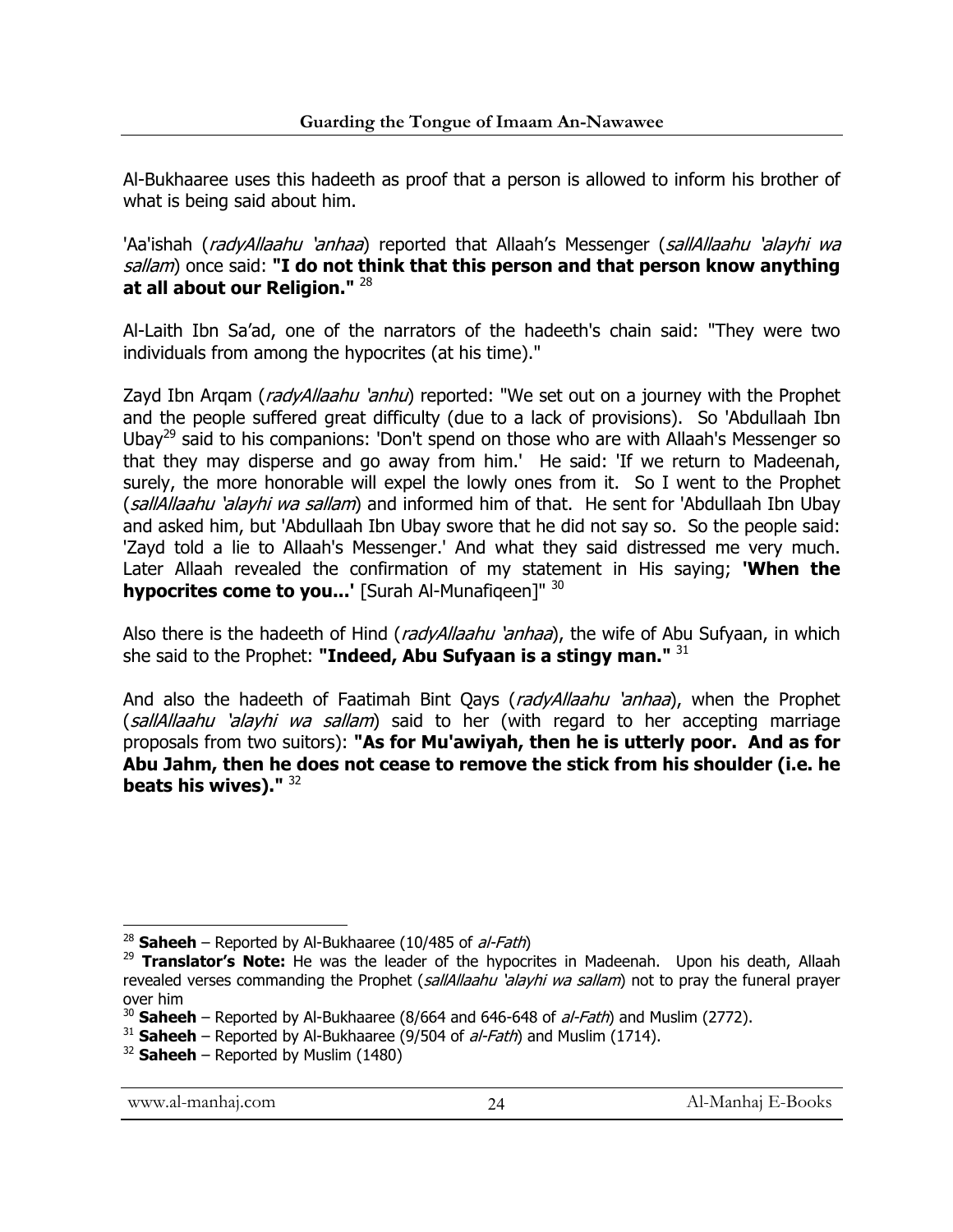#### **WHAT SHOULD ONE DO WHEN HE HEARS HIS SHAIKH, FRIEND OR SOMEONE ELSE BEING BACKBITTEN?**

**Know** that it is upon the one who hears a Muslim being backbitten to oppose it and prevent the one doing the backbiting. If he is not able to prevent him with his speech, then he should stop him with his hand. If he is neither able to do so with his hand or with his tongue, then he should get up and leave that gathering. And if he hears his teacher (shaikh) being backbitten – or anyone else who has a right over him, or if the person (being backbitten) is from the people of righteousness and nobility, then his concern with what we have mentioned above should be greater.

Abu ad-Dardaa (radyAllaahu 'anhu) narrated the Prophet (sallAllaahu 'alyhi wa sallam) said: **"Whoever turns away from (harming) the honor of his brother, Allaah will turn his face away from the Hellfire on the Day of Judgement."** <sup>33</sup>

And it is reported in *Saheeh Al-Bukhaaree* and *Muslim* from 'Itbaan – or as some say 'Utbaan – in his long and famous hadeeth, in which he narrated: "The Prophet (sallAllaahu 'alayhi wa sallam) stood up to pray, so the people said: 'Where is Maalik Ibn ad-Dukhshum?' A man said: 'That hypocrite! Allaah and His Messenger do not love him.' So the Prophet (sallAllaahu 'alayhi wa sallam) said: **'Do not say that! Do you not see that he says: Laa Ilaaha Illaa Allaah (There is no deity worthy of worship except Allaah), desiring by that, the face of Allaah?'**" 34

<sup>33</sup> **Hasan or Saheeh** – Reported by At-Tirmidhee (1996), Ahmad (6/450), Ad-Dawlaabee in al-Kunnaa  $(1/124)$  and Ibn Abee ad-Duniyaa in *as-Samat* (250) from the path of Abu Bakr an-Nahshalee from Marzooq Ibn Abee Bakr At-Taymee from Umm ad-Dardaa. At-Tirmidhee said it was a hasan hadeeth. I say: It is as he said, meaning that he intended by this that the hadeeth has a weak chain, but it is reported in other paths, which have no defects, as he explains in the last part of his Sunan. So refer to it because it is important. This is because all of the narrators in the hadeeth are reliable except Marzooq. Adh-Dhahabee said: "No one reported from him except Abu Bakr An-Nahshalee." However Al-Haafidh (Ibn Hajr) said in *at-Tah-theeb* (10/87): "I think he is the one who came after." The he said: "Distinguishing: Marzooq, Abu Bukayr At-Tameemee Al-Koofee. He reported from Sa'eed Ibn Jubair, 'Ikrimah and Mujaahid. And Laith Ibn Abee Sulaim, Israa'eel, 'Umar Ibn Muhammad Ibn Zayd Al-'Umaree, Ath-Thawree and Ash-Shareek reported from him. Ibn Hibbaan mentioned him in his book ath-Thiqaat (The Reliable). His place of origin is Koofah, but he resided in Rayy." And he (Ibn Hajr) said in his biography for him that he was reliable. Some students of knowledge misunderstand this from Al-Haafidh but there is no reason for this confusion, because Al-Haafidh (Ibn Hajr) thought that the first (Abu Bakr) was the second (Abu Bukair). So if these two names refer to one and the same person, as thought by Al-Haafidh, and this is what is clear to me, then the hadeeth is authentic. And if they are two separate people, then the hadeeth is hasan because Marzooq is acceptable when reported from by way of Shahr Ibn Haushab.

<sup>34</sup> **Saheeh** – Reported by Al-Bukhaaree (1/518, 2/157 and 172 and 323, 3/60-61, 11/241, 12/303 of al-Fath) and Muslim (33)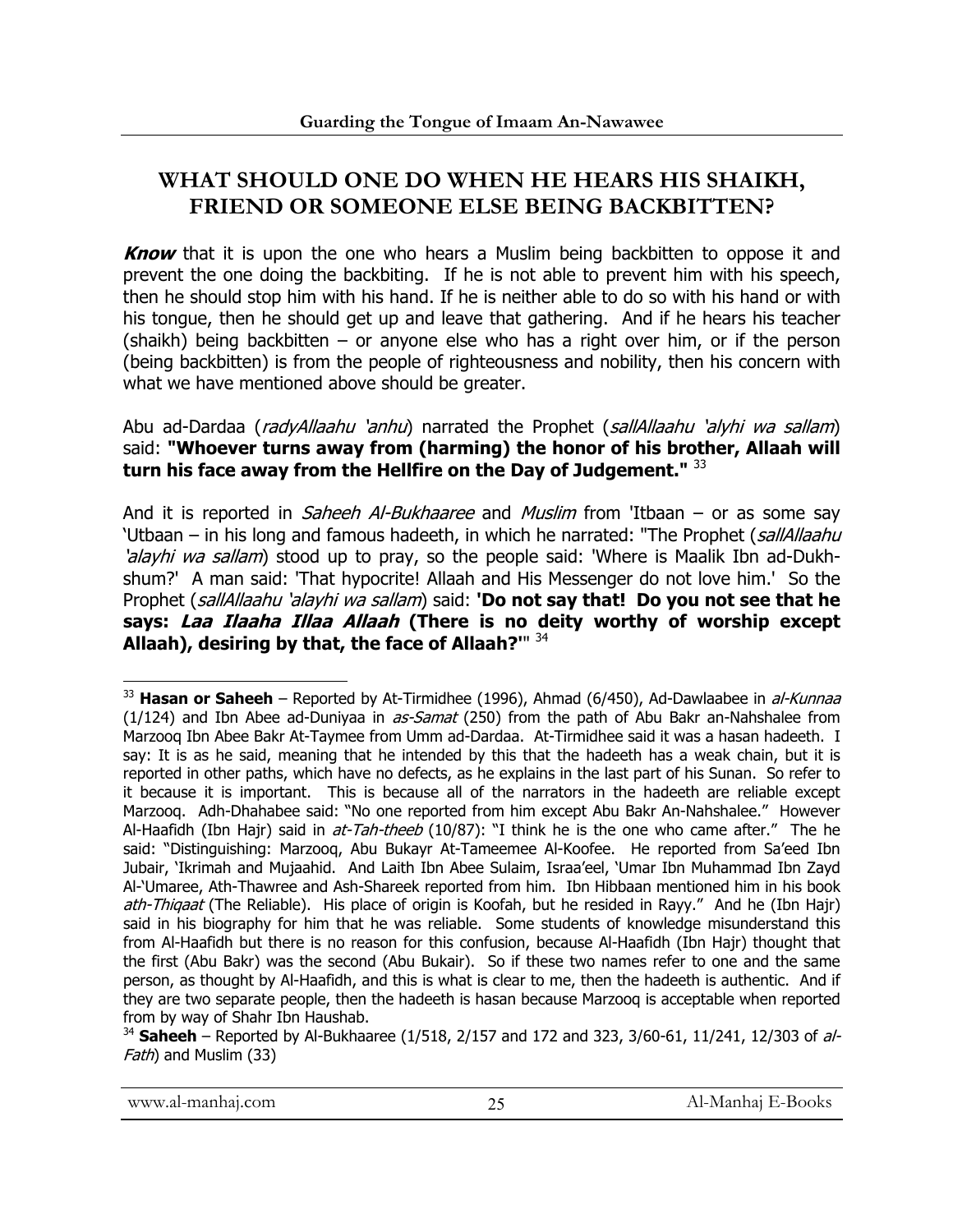And it is reported in *Saheeh Muslim* on Al-Hasan Al-Basree that 'Aa'idh Ibn 'Amr (radvAllaahu 'anhu'), one of the Companions of Allaah's Messenger, entered in the presence of 'Ubaydullaah Ibn Ziyaad and said: "O my son, indeed I heard the Messenger of Allaah (sallAllaahu 'alayhi wa sallam) say:

#### **'Truly, the most evil of caretakers (leaders) are the oppressive rulers, so beware of being one of them.'**"

So he said to him: "Sit down, for you are only from the worthless scraps of the Companions of Muhammad!" So he responded: "Was there any worthless scraps among them? Rather the worthless scraps only appeared after them in others." 35

Ka'ab Ibn Maalik (radyAllaahu 'anhu) reported in his long hadeeth concerning his repentance that the Prophet (sallAllaahu 'alayhi wa sallam) said while sitting with some people in Tabook: "What did Ka'ab Ibn Maalik do?" A man from Banu Salima said: "O Allaah's Messenger! The (beauty) of his cloak and a self-appreciation of his finery have allured and detained him (i.e. from going to fight in the expedition)!"

Upon this, Mu'aadh Ibn Jabal (radyAllaahu 'anhu) said to him: "What an evil thing you have said! I swear by Allaah, O Messenger of Allaah, we do not know anything about him except good." So Allaah's Messenger (*sallAllaahu 'alayhi wa sallam*) remained silent. <sup>36</sup>

Jaabir Ibn `Abdillaah and Abu Talha (radyAllaahu 'anhum) said: ``Allaah's Messenger (sallAllaahu 'alayhi wa sallam) said: **'No (Muslim) person abandons another Muslim in a place where his sanctity will be violated and his honor will be lowered, except that Allaah will abandon him in a place that he would love to have His support. And no (Muslim) person aids another Muslim in a place where his sanctity will be violated and his honor will be lowered, except that Allaah will aid him in a place that he would love to have His support.'"** <sup>37</sup>

Mu'aadh Ibn Anas (radyAllaahu 'anhu) reported that the Prophet (sallAllaahu 'alayhi wa sallam) said: "**Whoever protects a believer from a hypocrite, Allaah will send forth an angel that will protect his flesh on the Day of Judgement from (being burned by) the fire of Hell. And whoever accuses a Muslim of anything,** 

 $\overline{\phantom{a}}$ 

<sup>35</sup> **Saheeh** – Reported by Muslim (1830)

<sup>36</sup> **Saheeh** – Reported by Al-Bukhaaree (8/113-116) and Muslim (2769)

<sup>37</sup> **Da'eef** – Reported by Abu Dawood (4884), Ahmad (4/30), Al-Bayhaqee (8/167-168), Abu Nu'aim in al-Hilyah (8/189) and Ibn Abee ad-Duniyaa in as-Samat (241) from the path of Al-Laith Ibn Sa'ad. I say: This chain of narration is weak because Yahyaa Ibn Saleem and his shaikh, Ismaa'eel Ibn Basheer are both unknown.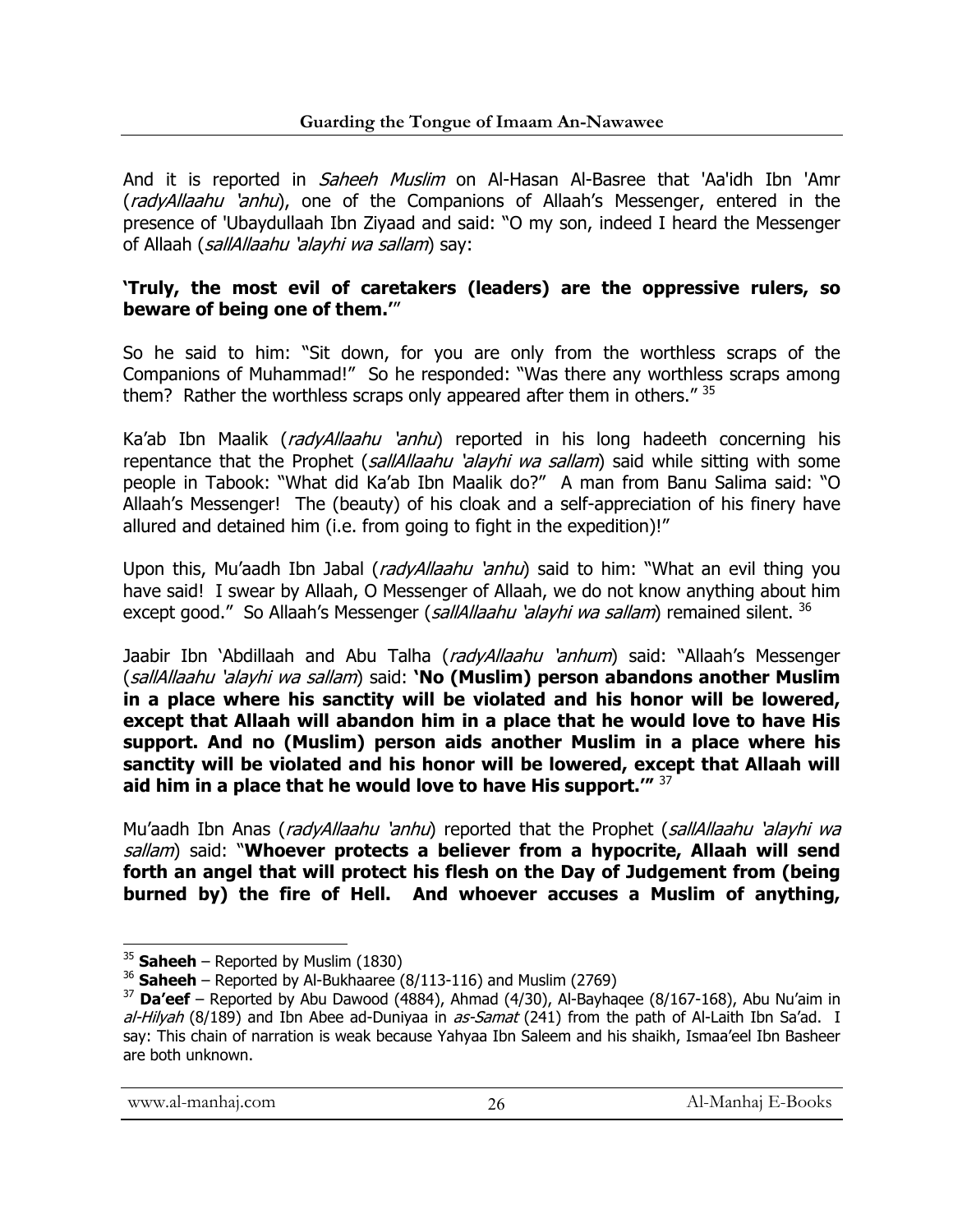**desiring to disgrace him, Allaah will withhold him over the bridge of the Hellfire until he takes back what he said."** <sup>38</sup>

 $\overline{\phantom{a}}$ 

<sup>38</sup> **Hasan** – Reported by Abu Dawood (4883), Ahmad (3/441), Al-Baghawee in Sharh As-Sunnah (13/105) and Ibn Abee ad-Duniyaa in  $as-Samat$  (248) from the path of Ibn Al-Mubaarak. I say: Its chain of narration is weak because Isma'eel Ibn Yahyaa al-Mi'aafaree is in it and he is unknown. However this hadeeth has supporting evidences that raise it to the level of being hasan (acceptable). Refer to them in at-Targheeb (515-520). **Important Note:** Our Shaikh (Al-Albaanee) mentioned this hadeeth in *Da'eef al-Jaami'-us-Sagheer* (5/193) as being weak, but then declared it *hasan* (later) in Saheeh Sunan Abee Dawood (4086). The last grading is what is correct so know this.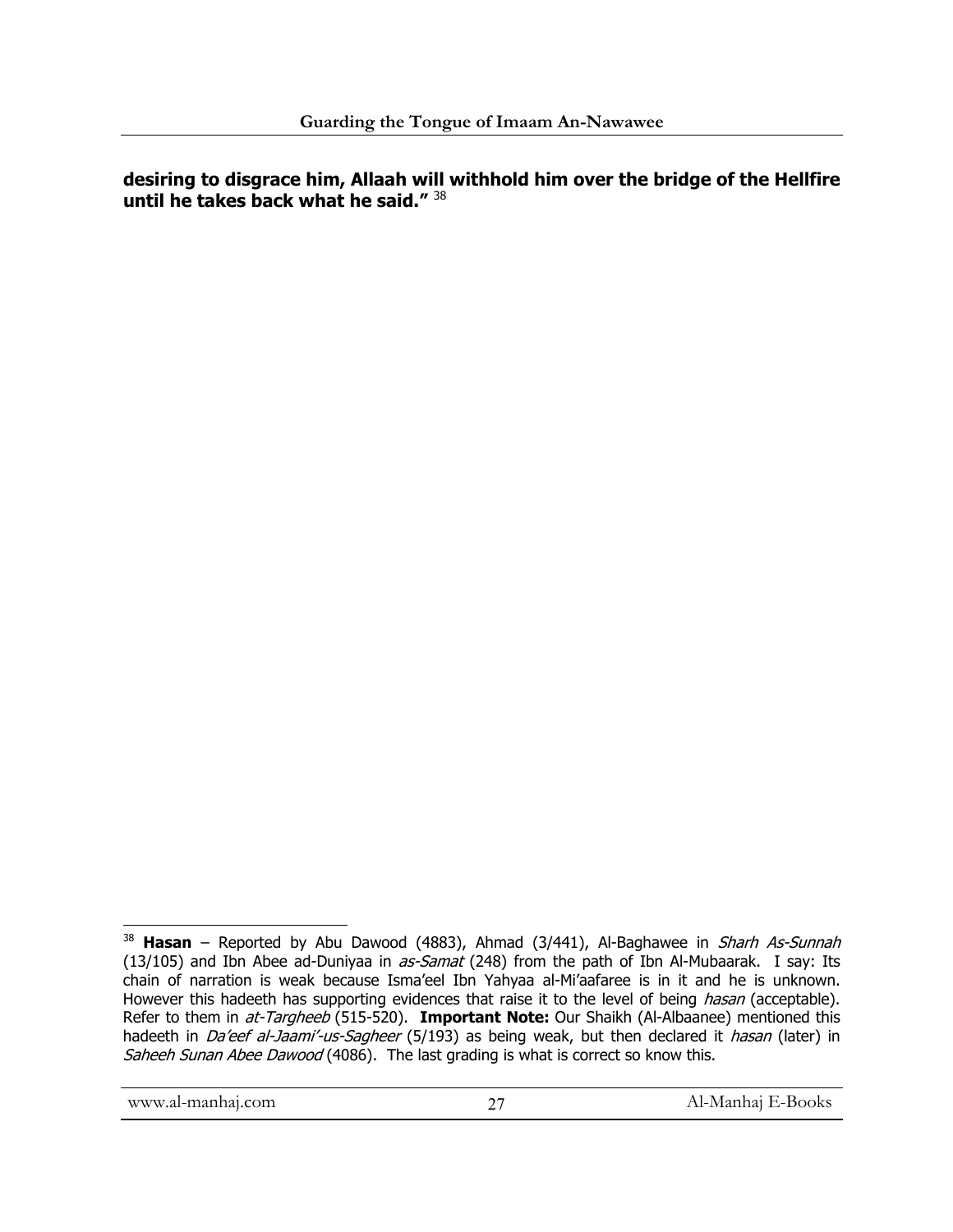#### **THE BACKBITING OF THE HEART**

**Know** that having bad thoughts about someone is forbidden just like having bad speech about him. So just as it is forbidden for you to speak to others about the defects of a person, it is likewise forbidden for you to speak to yourself about that and to hold bad thoughts for him. Allaah says:

يَتَأَيُّهَا ٱلَّذِينَ ءَامَنُواْ ٱجْتَنِبُواْ كَشِيرًا مِّنَ ٱلظَّنّ إِنَّ بَعُضَ ٱلظَّنّ إِثْمٌّ

**"O you who believe, avoid much (types) of suspicion. Verily some (forms) of suspicion is a sin."** [Surah Al-Hujuraat: 12]

And Abu Hurairah (radyAllaahu 'anhu) reported that Allaah's Messenger (sallAllaahu 'alayhi wa sallam) said: **"Beware of suspicion, for indeed suspicion is the most untruthful form of speech."** <sup>39</sup>

The *ahaadeeth* with this same understanding I have mentioned here are many. What the backbiting of the heart means, is: When the heart has firm conviction and holds bad thoughts about someone. But as for the notions that occasionally display in one's mind or when one talks to himself, then as long as these thoughts do not remain established and continuous in him, it is excused according to the consensus of the scholars. This is because he has no choice in the matter so as to stop it from occurring nor can he find any way to liberate himself from it when it does occur. This is the understanding of what has been authentically established (in the texts).

The Messenger of Allaah (sallAllaahu 'alayhi wa sallam) said: **"Indeed, Allaah has permitted for my ummah, that which their souls whisper to them, so long as they do not speak it out (audibly) or act upon it."** <sup>40</sup>

The scholars say: "This refers to the notions that form in one's mind, but do not become settled or established there."

And they said: "This is regardless if the notion consists of backbiting, disbelief or so on (i.e. it is pardoned, so long as it does not settle). So (for example) whoever's mind becomes flooded with thoughts of disbelief, but they are only thoughts, without him intending to have them carried out, and he then rids himself of these thoughts right after they occur, he is not a disbeliever nor is there any sin on him.

<sup>&</sup>lt;sup>39</sup> Saheeh – Reported by Al-Bukhaaree (10/484 of *al-Fath*) and Muslim (2563)

<sup>40</sup> **Saheeh** – Reported by Al-Bukhaaree (5/160 of al-Fath) and Muslim (127 and 202)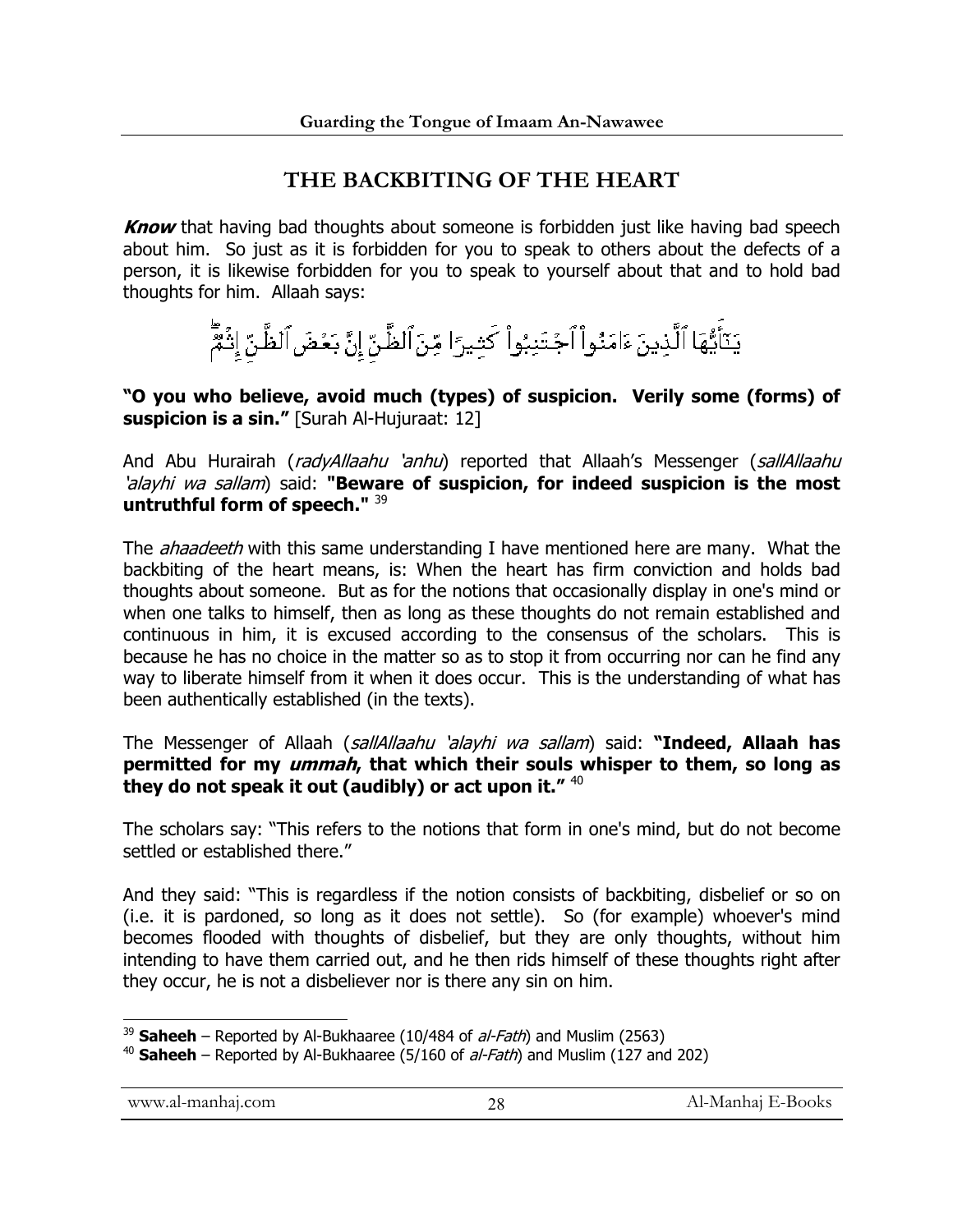We have already stated previously, in the chapter on the (internal) whisperings, the authentic hadeeth, in which the Companions said: "O Messenger of Allaah! Some of us find things in our thoughts that are too tremendous to speak of." So he (sallAllaahu 'alayhi wa sallam) said: **"That is the confirmation of Faith."** <sup>41</sup>

And this goes for the other reports we have mentioned in that chapter that bear the same understanding.

The reason for these thoughts being excused is due to what we have stated previously that these thoughts are impossible to prevent. Rather, one is only able to prevent those thoughts from becoming settled and established in one's mind. This is why the heart's being resolute and determined on these thoughts is forbidden.

So whenever these thoughts, which consist of backbiting or any other sin, present themselves in your mind, it is an obligation on you to repel them, turn away from them and mention some excuses or explanations that will change what seems apparent.

Abu Haamid Al-Ghazaalee said in Al-Ihyaa: "If bad thoughts should occur in your heart, then these are from the whisperings of the Devil, which he has placed in you. So you must deny and reject them because he is indeed the most wicked of evildoers (faasig). And Allaah has stated:

'**If a wicked person (i.e. faasiq) comes to you with news, then verify it, lest you harm people without realizing it (i.e. out of ignorance) and afterwards you become regretful for what you've done.'** [Surah Al-Hujuraat: 6]So it is not permissible for you to believe Iblees (the Devil).

And if there is some sign that indicates that he is corrupt, yet he implies the opposite of that, then it is not permissible to hold bad thoughts (for him).

<sup>41</sup> **Saheeh** – Reported by Muslim (132); **Translator's Note:** This hadeeth shows the Companions' zeal and enthusiasm in commanding themselves with good and forbidding themselves from evil, such that they would even fight against the evil notions that passed through their minds. But as it is impossible to prevent such thoughts from occurring every now and then, they asked the Prophet about this. His response to them meant that their trying to repel these thoughts showed their strong Eemaan (Faith) and love for good.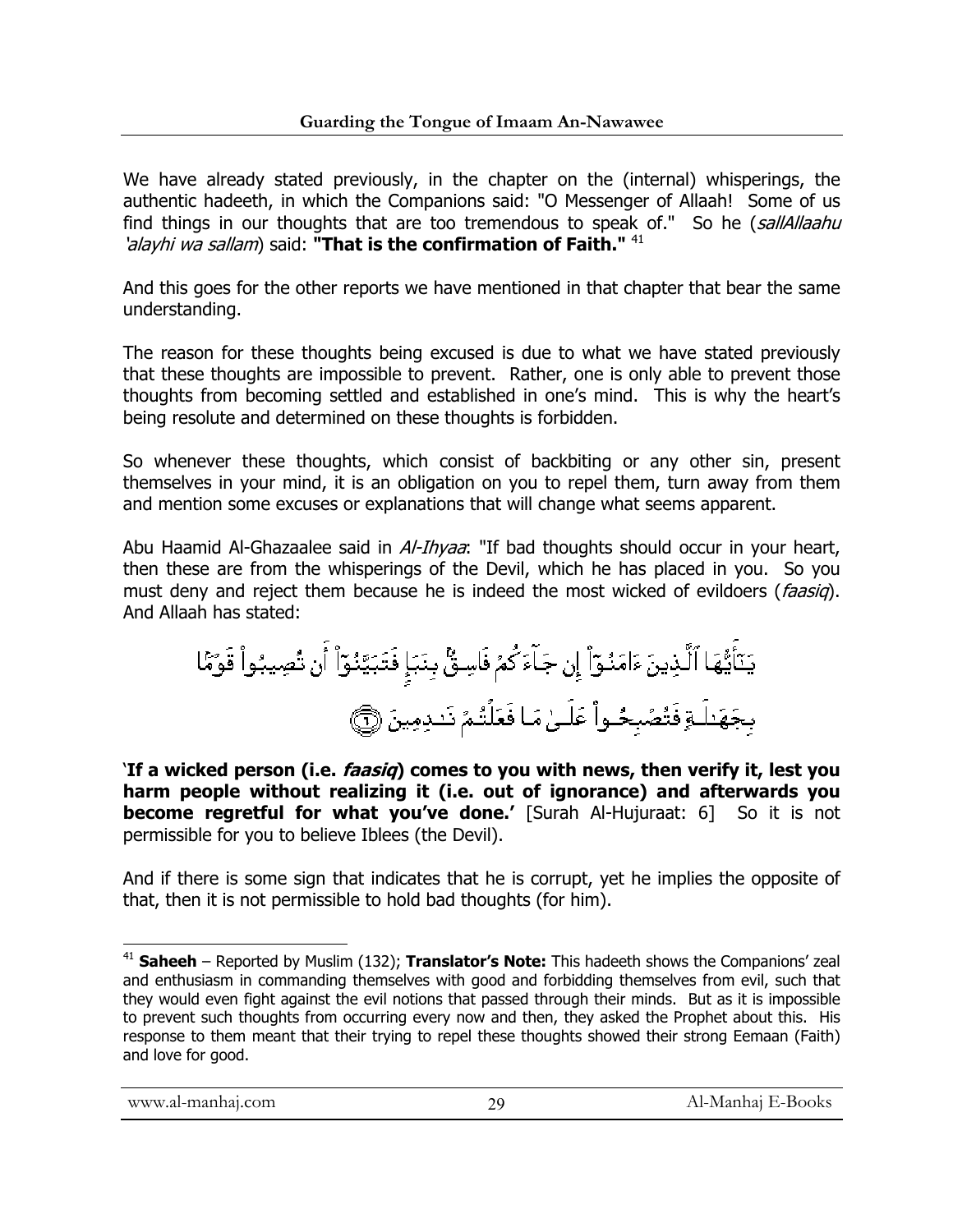Among the signs that indicate one holding bad thoughts (for someone) is that your heart changes with him from the way it used to be, and that you run away from him and find him to be unbearable. And that you are lazy when it comes to having concern for him, showing kindness to him and being worried when he does evil. And indeed the Devil comes close to one's heart when the slightest trace of defects show in people, and he places this in you, while you think (these thoughts) occur due to your astuteness, intelligence and quick alertness. But the believer sees with the light of Allaah. So this person is in reality speaking with the deceptions and the evil plots of the Devil.

And if a trustworthy person informs you of this, then do not believe him nor reject him, in order that you will not have bad thoughts about either of them.

Whenever some evil thoughts about another Muslim come into your mind, then let that make you increase in your showing concern and being kind to him because this will enrage the Devil and repel him from you. So he will not place such thoughts in you afterward out of fear that it will only cause you to increase in your supplication for that person.

And whenever you come to know of a defect or a mistake in another Muslim based on some proofs, which cannot be denied, then advise him in privacy and do not let the Devil deceive you such that he invites you and leads you towards backbiting him. And when you admonish him, then do not admonish him while you are happy and pleased that you have knowledge of his deficiency. So it is as if he is looking at you with the eyes of awe and respect while you are looking down at him with condescending eyes. Rather, make your intention in that to free him from this sin, while you are distressed over him, just as you are distressed when some deficiency enters in you. And his getting rid of that deficiency without you having to admonish him (i.e. on his own) should be more beloved to you than him having to rid himself of it due to your admonishing."

These are the words of Al-Ghazaalee. I say: We stated previously that if someone is presented with a notion of bad thoughts for another person, he should cut off those bad thoughts. But this is unless there is some (religiously) legislated benefit that leads to thinking (about that person) in this manner. So if such a reason exists, holding these thoughts about his deficiencies is permissible, as well as warning against them, as can be seen in the *jarh* (criticism) of certain witnesses, reporters and others we have mentioned in the Chapter on "What Type of Backbiting is Permissible."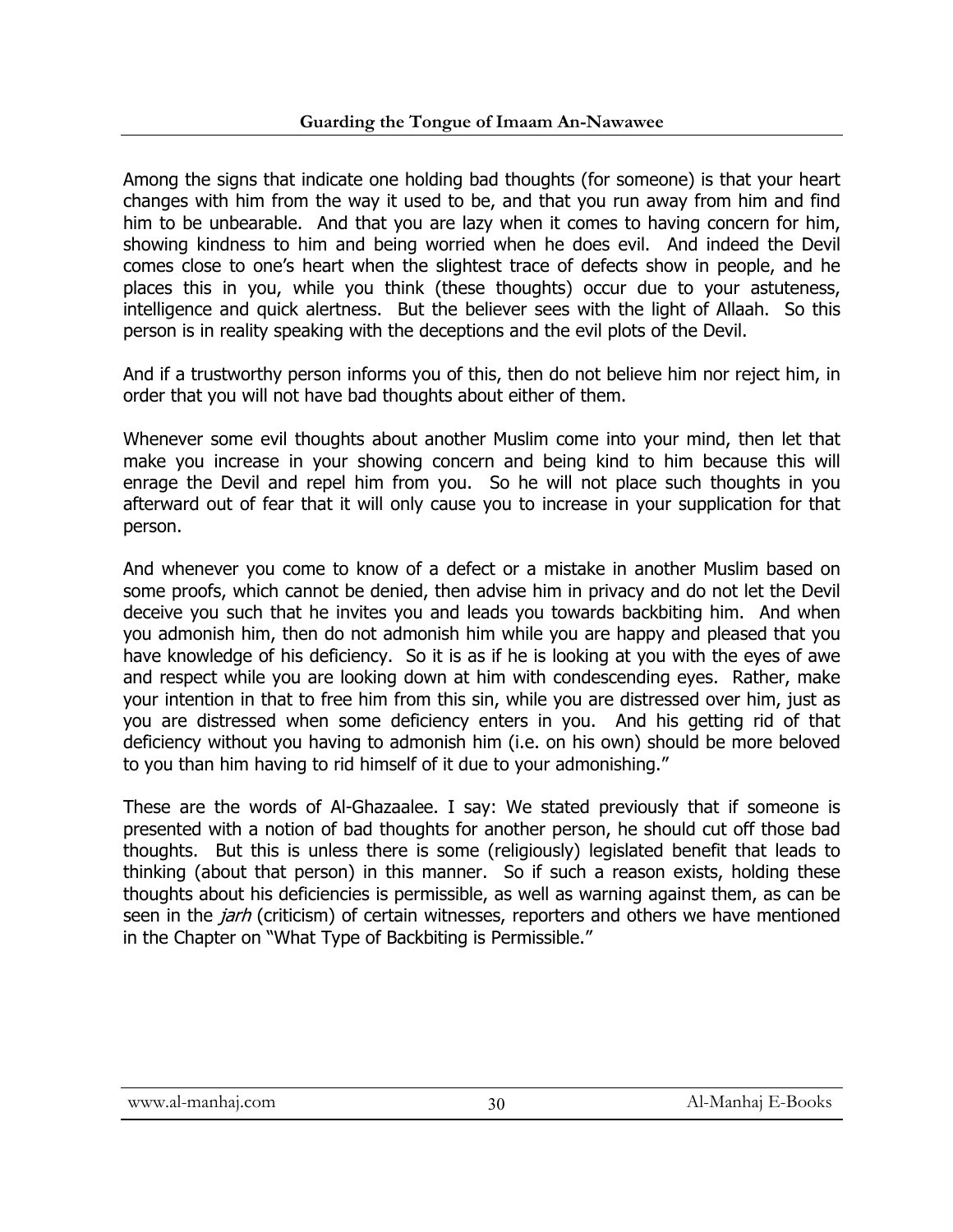#### **EXPIATING ONESELF AND REPENTING FROM BACKBITING**

**Know** that it is required upon everyone that commits a sin to rush towards repenting from it. Repentance with regard to the rights of Allaah must meet three conditions:

- 1. One must stop committing that sin immediately,
- 2. He must feel remorse and sorrow for having done it, and
- 3. He must resolve to not return to committing that sin again.

Repentance with regard to the rights of humans must meet these same three conditions (listed above), as well as a fourth one, and that is:

4. Taking back any oppression that was inflicted on someone or asking for his forgiveness or absolvment from that.

So it is obligatory on a person who has committed backbiting to seek repentance according to these four conditions, because backbiting involves the rights of people, so he must seek the forgiveness of the person he has backbitten.

Is it sufficient for one to just say: "I have backbit you, so please absolve me from (this) sin" or must he inform him also of what he said about him?

There are two views on this according to the Shaafi'ee scholars:

**The First:** His clarifying what he said (when backbiting) is a condition. So if he is absolved without informing him of what he said, the pardon is not valid, just as if he were to absolve him from (stealing) unidentifiable money.

**The Second:** His informing him (of what he said) is not a condition, because this is something that one will not be able to tolerate and thus forgive. So his knowing (exactly what was said) is not a condition, contrary to the example of the (stolen) money.

The first opinion is the strongest, since people have the ability to grant forgiveness for certain types of backbiting but not other types.

And if the one who has been backbitten is either dead or absent, then one is excused from seeking to be absolved from it. However, the scholars say: He should supplicate much for that person and ask forgiveness for him, as well as do many good deeds.

**Know** that it is preferable for the one who has been backbitten to absolve the backbiter from his sin, but it is not an obligation on him to do so. This is because it is giving away

| www.al-manhaj.com |  |
|-------------------|--|
|-------------------|--|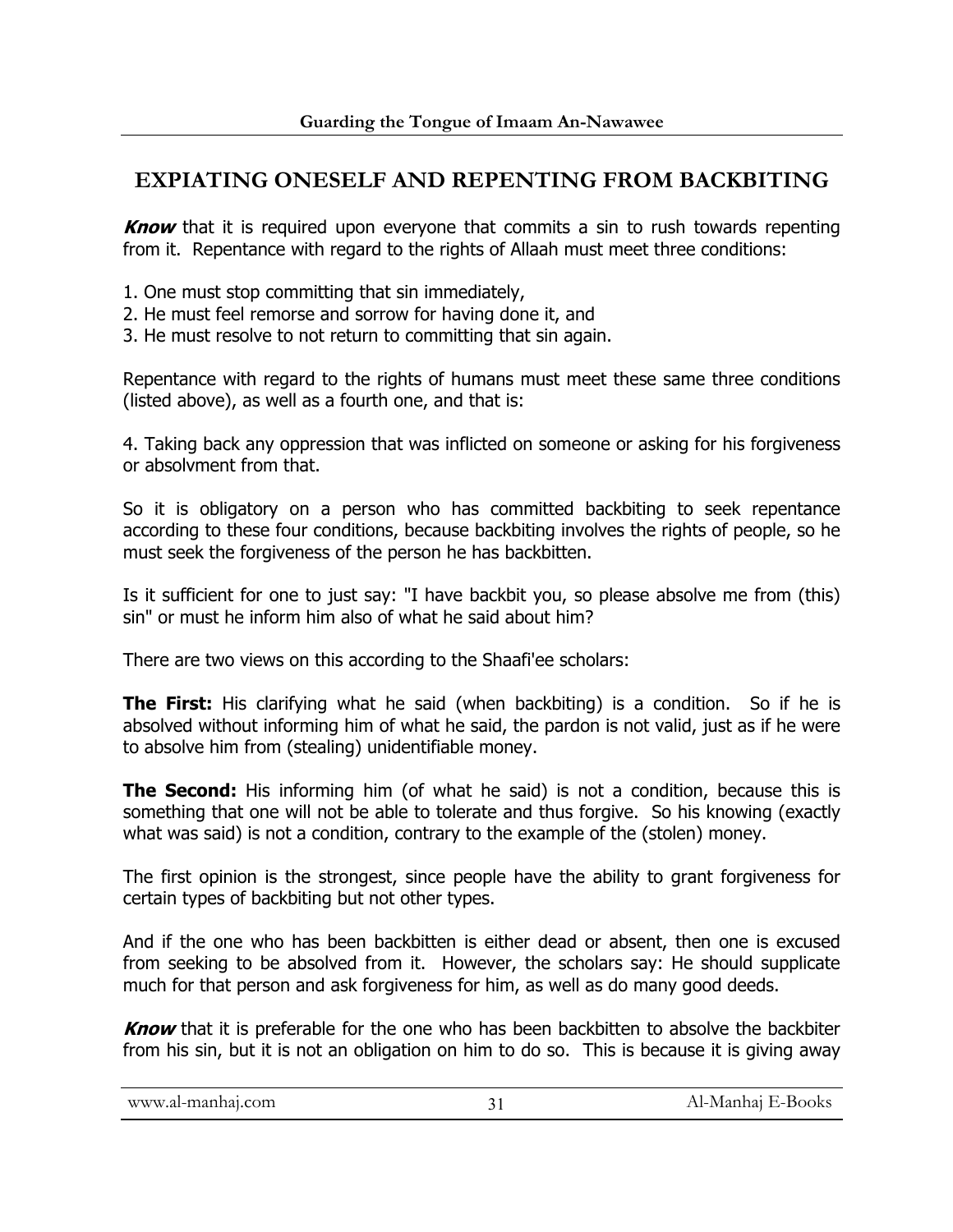and forfeiting one's right, so the choice is his. However, it is strongly recommended (*muta'akkidah*) for him to absolve him so that his Muslim brother can be free from the harm of this sin and so that he can be successful in receiving Allaah's great reward of Forgiveness and Love. Allaah, the Most High, says:

**"Those who repress their anger and pardon people. Verily, Allaah loves the good doers."** [Surah Aali 'Imraan: 134]

The proper way he should take in making himself allow the pardoning is by reminding himself that: "This matter has already happened and there is no way to remove it now. So it is not right for me to make him miss his chance of getting reward and absolving my Muslim brother."

Allaah says:

وَلَمَن صَبَرَ وَغَفَرَ إِنَّ ذَٰلِكَ لَمِنٌ عَزُم ٱلْأُمُّورِ

**"And verily, whosoever shows patience and forgives (others), that is truly from the things recommended by Allaah."** [Surah Ash-Shooraa: 43]

And He says:

خُذ ٱلْعَفَوَ

**"Show forgiveness!"** [Surah Al-A'araaf: 199]

The ayaat similar to what we mentioned above are many.

And in the authentic hadeeth, the Messenger of Allaah (sallAllaahu 'alayhi wa sallam) said: **"And Allaah remains in the assistance of (His) servant so long as the servant remains in the assistance of his (fellow) brother."** <sup>42</sup>

l

<sup>42</sup> **Saheeh** – Reported by Muslim (2699)

www.al-manhaj.com 32 Al-Manhaj E-Books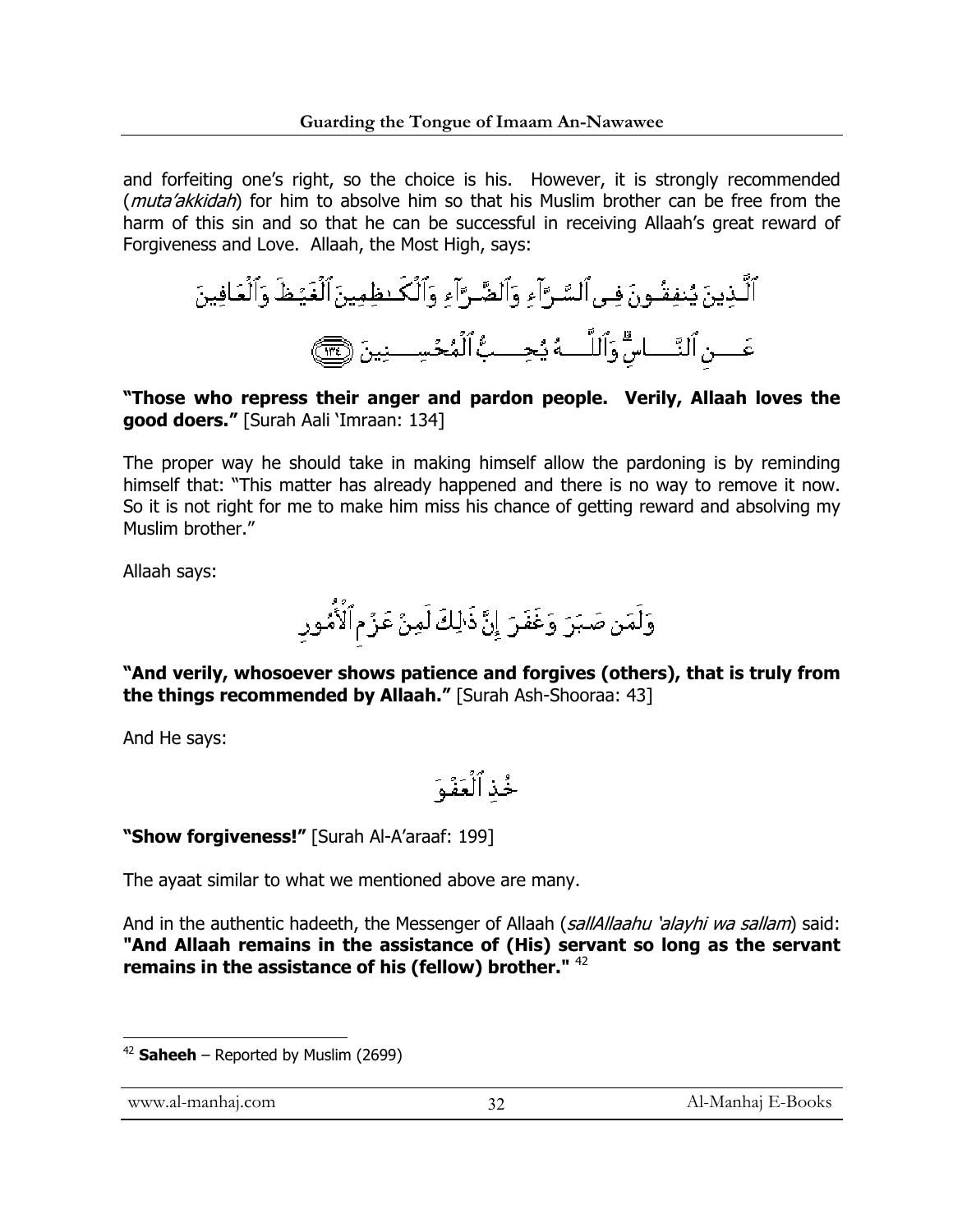Ash-Shaafi'ee (rahimahullaah) said: "Whosoever is sought to be pleased, yet is not pleased is a devil."

The people of the past would recite:

"It was said to me: Such and such person has spoken badly of you And when a youth sets out to humiliate, it is a shame So I said: He has come to us and issued an excuse The blood-money (i.e. recompense) for a sin – to us – is the apology."

So what we have mentioned here concerning the encouragement for one to absolve and forgive a person from backbiting is what is correct. As for what has been reported on Sa'eed Ibn Al-Musayyib that he said: **"I will not forgive the one who has oppressed me"** and on Ibn Sireen that he said: **"I will not forbid it on him and then make it allowable for him, because Allaah has made backbiting forbidden on him and I am not going to make permissible what Allaah has forbidden, ever"** then it is either unauthentic or erroneous.

This is because a person that pardons someone is not making something forbidden permissible. Rather, he is only forfeiting a right that is established for him. The texts of the Qur'aan and the Sunnah indicate clearly that it is recommended to forgive and forfeit one's rights, which are specific to this case. Or perhaps Ibn Sireen's words can be taken to mean: "**I do not permit myself to be backbit, ever."** This would be correct, for indeed if a person says: "I seek my honor back from the one who backbit me", he is not allowing for it to be done. Rather, he is forbidding everyone from backbiting him, just as he forbids others from being backbitten.

As for the hadeeth: **"Are you not able to be like Abu Damdam – when he would go out from his home, he would say: 'I am giving my honor away in charity for the people.'"** Meaning: I will not seek justice from those who oppress me whether in this world or the Hereafter. This is useful in removing a transgression that existed before the absolvement, but as for what occurs after it, there must be a new absolvement made after that. And with Allaah lies the success.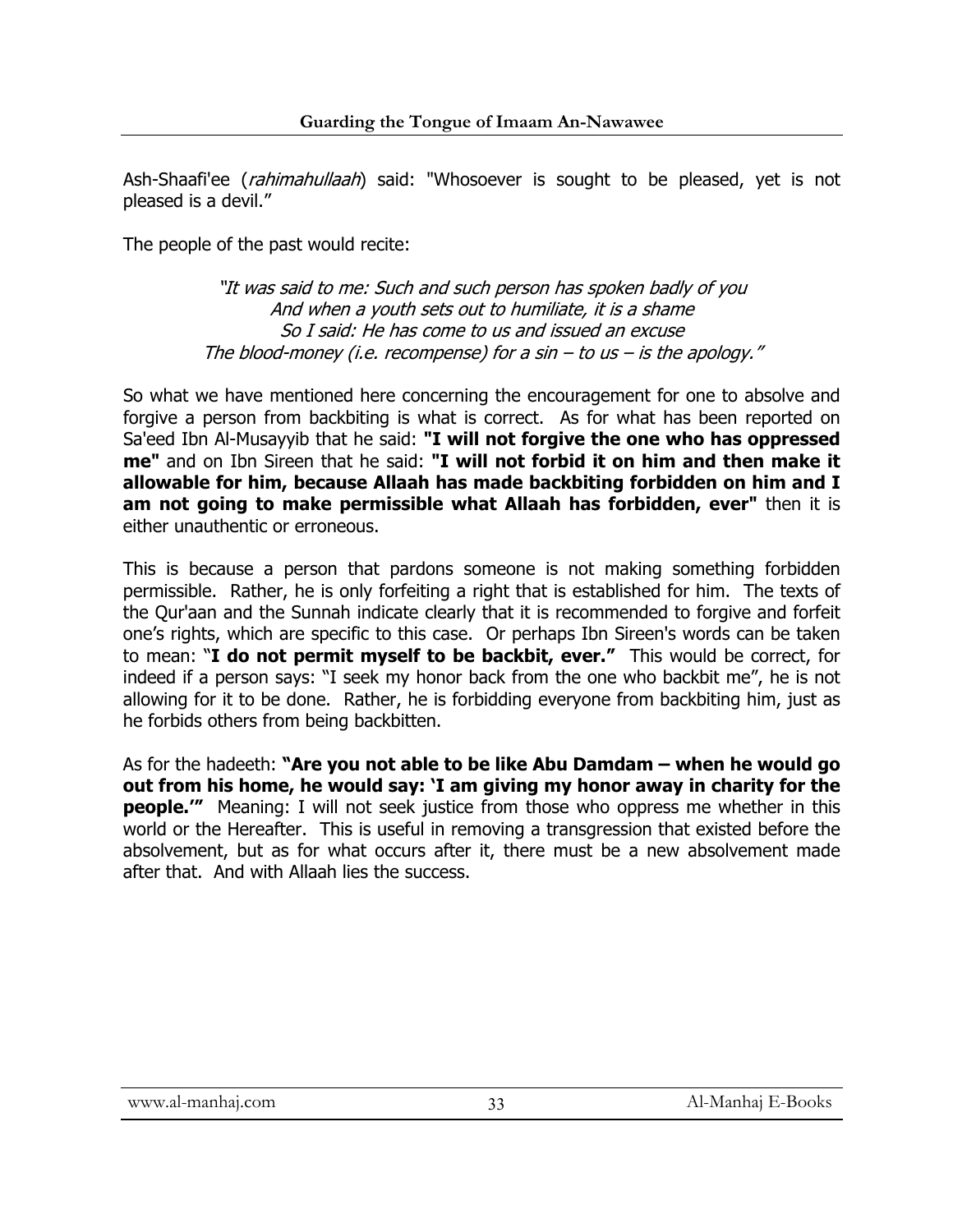#### **CONCERNING GOSSIPING**

We have already mentioned its prohibition as well as the evidences for that and what has been reported concerning the punishment for it. We also mentioned its definition, however all of this was brief. We will now add more to its explanation.

Imaam Abu Haamid Al-Ghazaalee (*rahimahullaah*) said: "For the most part, gossip (*nameemah*) is attributed to the one who takes the statement of a person (concerning another individual), and relates it back to that individual that is being spoken about. An example of this is when someone says: **'That person said such and such about you.'** However, gossiping is not limited to just this example, but rather its extent is: Exposing that which one hates to have exposed, whether the one he is relating from or the one he is relating the story to or the third party hates it. And it is the same if this exposing is done by speech or by writing or by gesturing, etc, and regardless whether what is being narrated relates to someone's sayings or actions, and whether it is a defect or other than that. So the reality of Gossiping is: Spreading what is supposed to be private, and destroying the concealment of what he hates to have exposed.

A person must keep quiet with regard to anything he sees (or hears) from the conditions of people, except for that which if he relates will have a benefit for a Muslim or it will prevent a sin from occurring."

And he said: "Anyone that has gossip (*nameemah*) conveyed to him, and it is said to him: **'Such and such person said this about you'**, then there are six things required from him:

- 1. He must not believe him because the one conveying the news is a gossiper (*namaam*), and the gossiper is a wicked person ( $faasiq$ ), so his reports are rejected.  $43$
- 2. He must forbid him from doing that, advise him and declare the detestability of his action.
- 3. He must hate him for the sake of Allaah, for indeed, he is hated in the sight of Allaah and hating for the sake of Allaah is an obligation.

<sup>43</sup> **Translator's Note** This is based on Allaah's saying: "**If a wicked person (i.e. faasiq) comes to you with news, then verify it, lest you harm people without realizing it (i.e. out of ignorance) and afterwards you become regretful for what you've done."** [Surah Al-Hujuraat: 6]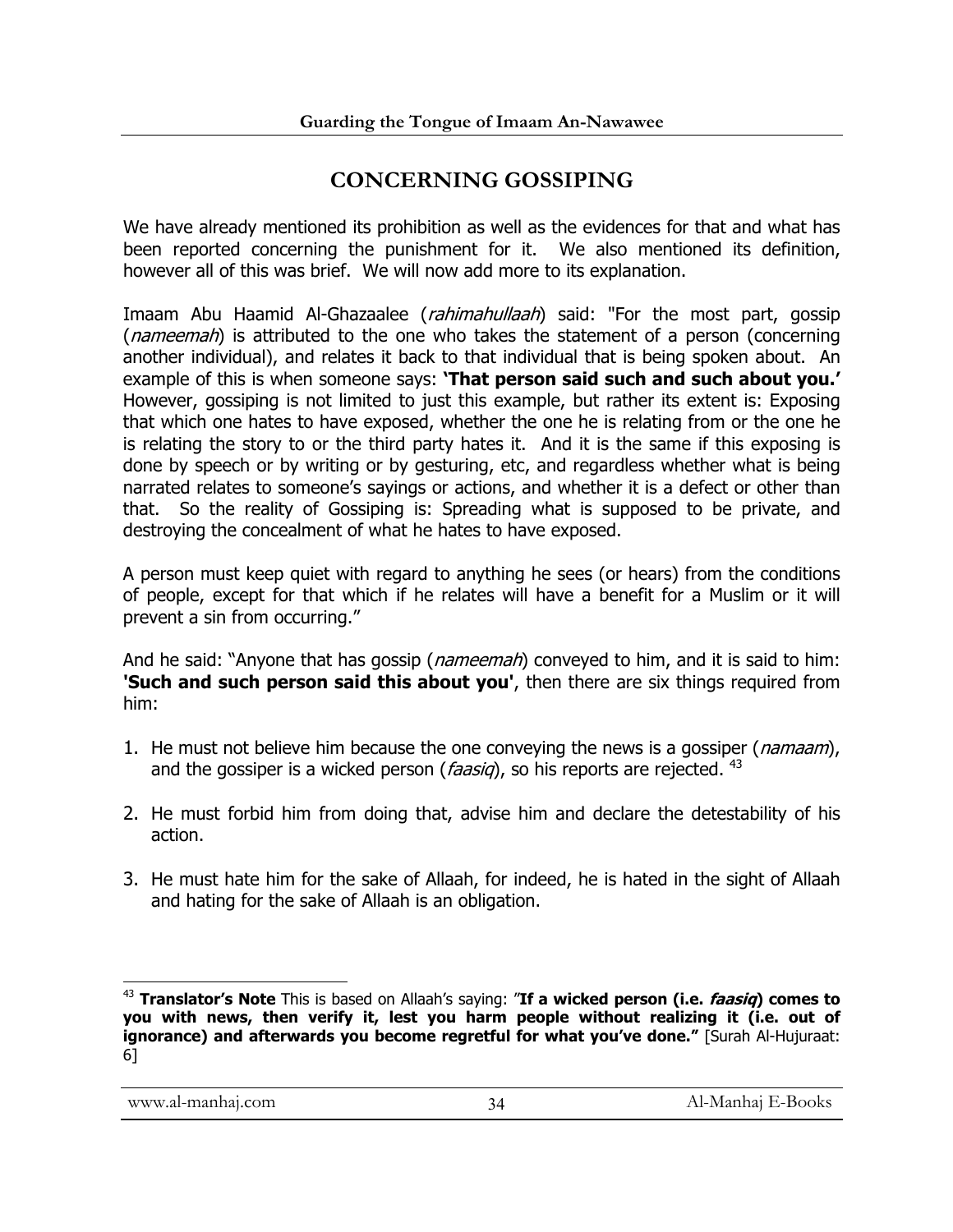- 4. He must not think evil thoughts about the person he is relating from, based on Allaah's saying: **'Avoid much (types of) suspicion.'** [Surah Al-Hujuraat: 12]
- 5. What has been related to you (about someone) should not cause you to spy or investigate further into the matter, because Allaah says: **'And do not spy on one another.'** [Surah Al-Hujuraat: 12]
- 6. He should not be pleased for himself with what he has forbidden for the gossiper. Thus he should not report the gossip that was conveyed to him by saying: **'Such and such person told me this'**, for then he would become a gossiper himself and he would be committing that which he forbade."

It has been reported that a man went to 'Umar Ibn 'Abd-il-'Azeez (rahimahullaah) and said something to him about another person. So 'Umar (rahimahullaah) said to him: "If you wish, we shall investigate your case. If you are lying, then you are from those who fall under the *avah*:

اِن جَاَءَ کُمُ فَاسِ ڏُ بِنَبَٳٍِ فَتَبَيَّئُوَّا
$$
\lfloor
$$

**'If a wicked person comes to you with news, then verify it'** [Surah Al-Hujuraat: 6] and if you are telling the truth, then you fall under the *ayah*:

**'Backbiter, going about spreading slander.'** [Surah Al-Qalam: 11] And if you wish, we can overlook the matter." So the man said: "Please overlook it, O Commander of the Believers! I will never mention it again."